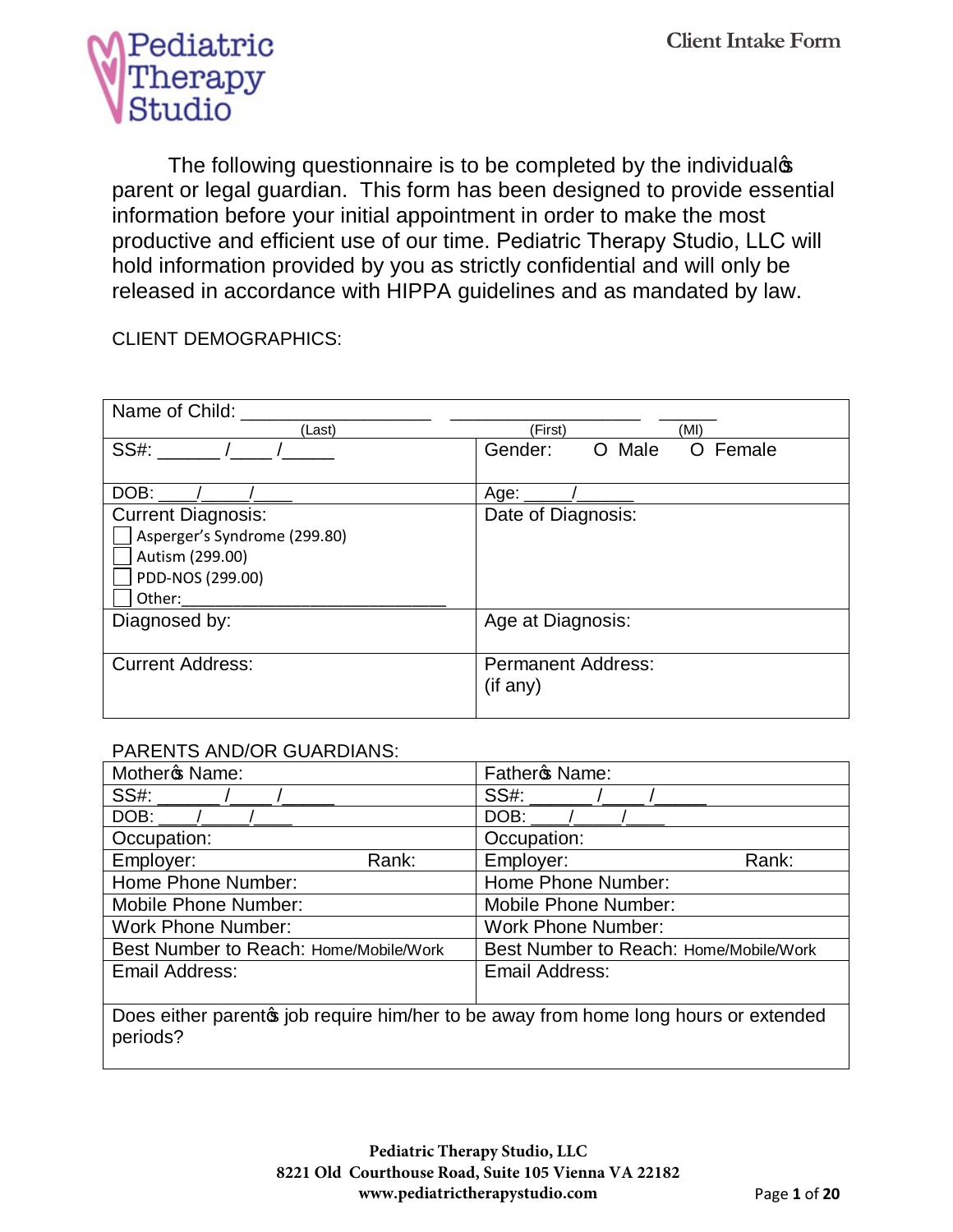

| Are parents                    | married | divorced |  | separated? If divorced, who   |  |
|--------------------------------|---------|----------|--|-------------------------------|--|
| has custody of minor?          |         |          |  | If divorced, please provide a |  |
| copy of the custody agreement. |         |          |  |                               |  |

If divorced, how long have the biological parents been divorced? \_\_\_\_\_\_\_\_\_\_\_\_\_\_\_

Please list the name(s) of the stepparents: \_\_\_\_\_\_\_\_\_\_\_\_\_\_\_\_\_\_\_\_\_\_\_\_\_\_\_\_\_\_\_\_

| Is there a birth parent living outside the home: (circle one) MOTHER FATHER |                     |  |
|-----------------------------------------------------------------------------|---------------------|--|
| Name:                                                                       | Where do they live? |  |

If birth parent(s) do not live in the child phome, how much contact does the child have with the parent not having custody, with stepsiblings, etc.?

\_\_\_\_\_\_\_\_\_\_\_\_\_\_\_\_\_\_\_\_\_\_\_\_\_\_\_\_\_\_\_\_\_\_\_\_\_\_\_\_\_\_\_\_\_\_\_\_\_\_\_\_\_\_\_\_\_\_\_\_\_\_\_\_\_\_\_

\_\_\_\_\_\_\_\_\_\_\_\_\_\_\_\_\_\_\_\_\_\_\_\_\_\_\_\_\_\_\_\_\_\_\_\_\_\_\_\_\_\_\_\_\_\_\_\_\_\_\_\_\_\_\_\_\_\_\_\_\_\_\_\_\_\_\_

#### **SIBLINGS**

| Name: | Age: | DOB: | Grade: |
|-------|------|------|--------|
| Name: | Age: | DOB: | Grade: |
| Name: | Age: | DOB: | Grade: |
| Name: | Age: | DOB: | Grade: |
| Name: | Age: | DOB: | Grade: |

Please indicate any special needs or concerns regarding the other children living in your home:

\_\_\_\_\_\_\_\_\_\_\_\_\_\_\_\_\_\_\_\_\_\_\_\_\_\_\_\_\_\_\_\_\_\_\_\_\_\_\_\_\_\_\_\_\_\_\_\_\_\_\_\_\_\_\_\_\_\_\_\_\_\_\_\_\_\_\_\_\_\_

\_\_\_\_\_\_\_\_\_\_\_\_\_\_\_\_\_\_\_\_\_\_\_\_\_\_\_\_\_\_\_\_\_\_\_\_\_\_\_\_\_\_\_\_\_\_\_\_\_\_\_\_\_\_\_\_\_\_\_\_\_\_\_\_\_\_\_\_\_\_

\_\_\_\_\_\_\_\_\_\_\_\_\_\_\_\_\_\_\_\_\_\_\_\_\_\_\_\_\_\_\_\_\_\_\_\_\_\_\_\_\_\_\_\_\_\_\_\_\_\_\_\_\_\_\_\_\_\_\_\_\_\_\_\_\_\_\_\_\_\_

\_\_\_\_\_\_\_\_\_\_\_\_\_\_\_\_\_\_\_\_\_\_\_\_\_\_\_\_\_\_\_\_\_\_\_\_\_\_\_\_\_\_\_\_\_\_\_\_\_\_\_\_\_\_\_\_\_\_\_\_\_\_\_\_\_\_\_\_\_\_

\_\_\_\_\_\_\_\_\_\_\_\_\_\_\_\_\_\_\_\_\_\_\_\_\_\_\_\_\_\_\_\_\_\_\_\_\_\_\_\_\_\_\_\_\_\_\_\_\_\_\_\_\_\_\_\_\_\_\_\_\_\_\_\_\_\_\_\_\_\_

\_\_\_\_\_\_\_\_\_\_\_\_\_\_\_\_\_\_\_\_\_\_\_\_\_\_\_\_\_\_\_\_\_\_\_\_\_\_\_\_\_\_\_\_\_\_\_\_\_\_\_\_\_\_\_\_\_\_\_\_\_\_\_\_\_\_\_\_\_\_

\_\_\_\_\_\_\_\_\_\_\_\_\_\_\_\_\_\_\_\_\_\_\_\_\_\_\_\_\_\_\_\_\_\_\_\_\_\_\_\_\_\_\_\_\_\_\_\_\_\_\_\_\_\_\_\_\_\_\_\_\_\_\_\_\_\_\_\_\_\_

\_\_\_\_\_\_\_\_\_\_\_\_\_\_\_\_\_\_\_\_\_\_\_\_\_\_\_\_\_\_\_\_\_\_\_\_\_\_\_\_\_\_\_\_\_\_\_\_\_\_\_\_\_\_\_\_\_\_\_\_\_\_\_\_\_\_\_\_\_\_\_\_\_\_\_\_\_\_\_\_\_\_\_\_\_

Please indicate any concerns you have regarding the child for whom you are seeking services and these siblings qrelationship(s):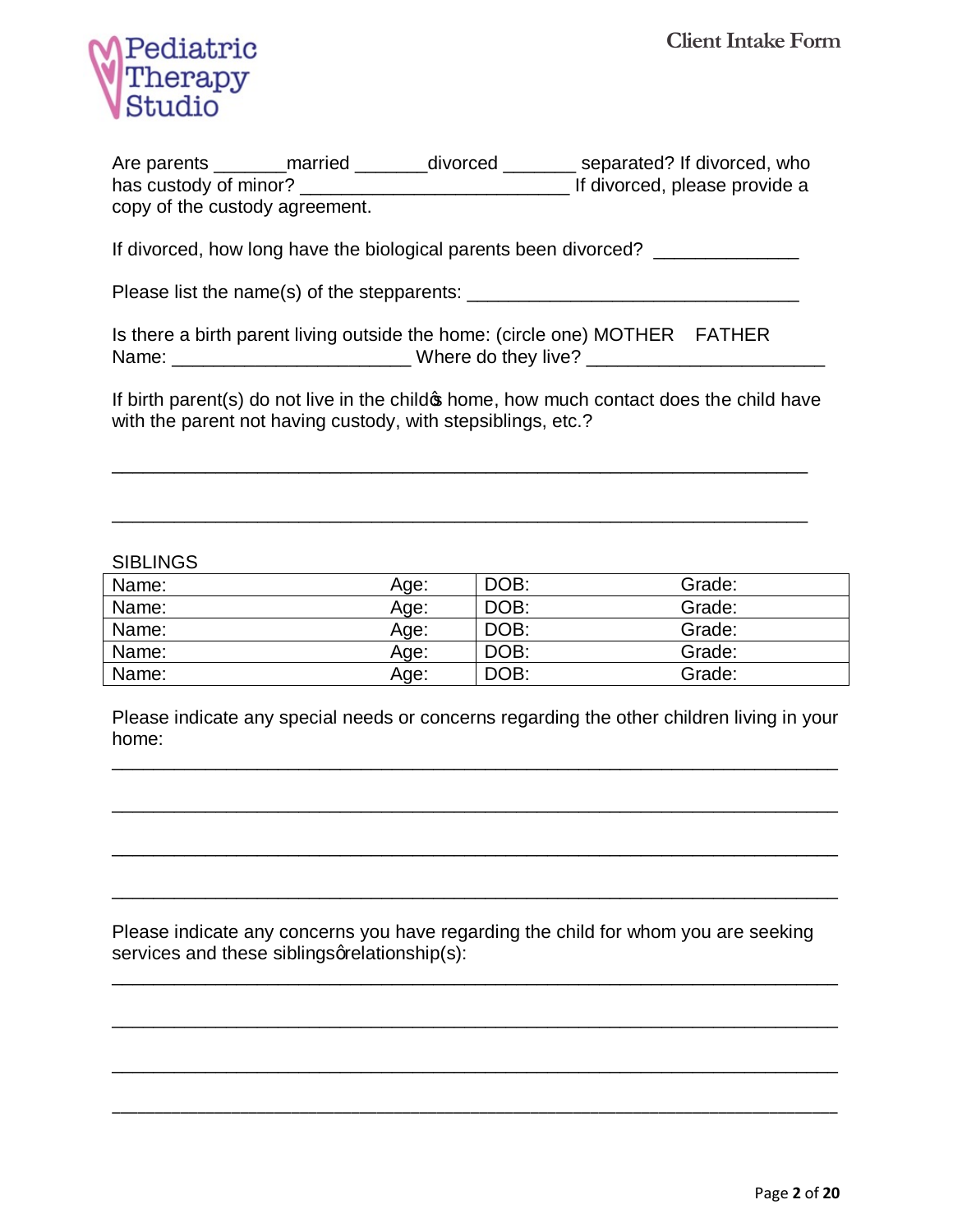

Others: List any other people who currently live in your home?

| Name | Age | <b>Relationship to Child</b> | Years Living in Home                    |  |
|------|-----|------------------------------|-----------------------------------------|--|
| -3.  |     |                              | From<br>1 O<br>From<br>$\Omega$<br>From |  |
| 5    |     |                              | From<br>From                            |  |

Are there any other people who have a significant role on how this child is raised?

## FAMILY PSYCHOLOGICAL HISTORY:

Is there a history in your immediate or in the mother or father of extended family, of the following, and if so who?

\_\_\_\_\_\_\_\_\_\_\_\_\_\_\_\_\_\_\_\_\_\_\_\_\_\_\_\_\_\_\_\_\_\_\_\_\_\_\_\_\_\_\_\_\_\_\_\_\_\_\_\_\_\_\_\_\_\_\_\_\_\_\_\_\_\_\_\_\_\_

| Yes | <b>No</b> |                                     | Who |
|-----|-----------|-------------------------------------|-----|
|     |           | <b>Autism Spectrum Disorders</b>    |     |
|     |           | Learning Problem/Disabilities       |     |
|     |           | ADHD, ADD, Attention Problems       |     |
|     |           | Depression OR Bipolar Disorder      |     |
|     |           | <b>Behavior Problems in School</b>  |     |
|     |           |                                     |     |
|     |           | <b>Mental Retardation</b>           |     |
|     |           | Psychosis/Schizophrenia             |     |
|     |           | Substance Abuse/Dependence          |     |
|     |           | <b>Other Mental Health Concerns</b> |     |

### SCHOOL/CHILDCARE CENTER:

| Name of School Center:           |          |
|----------------------------------|----------|
| <b>Principal/Contact Person:</b> |          |
| Teachero Name:                   |          |
| <b>Phone Number:</b>             | Address: |
| Email:                           |          |
|                                  |          |
|                                  |          |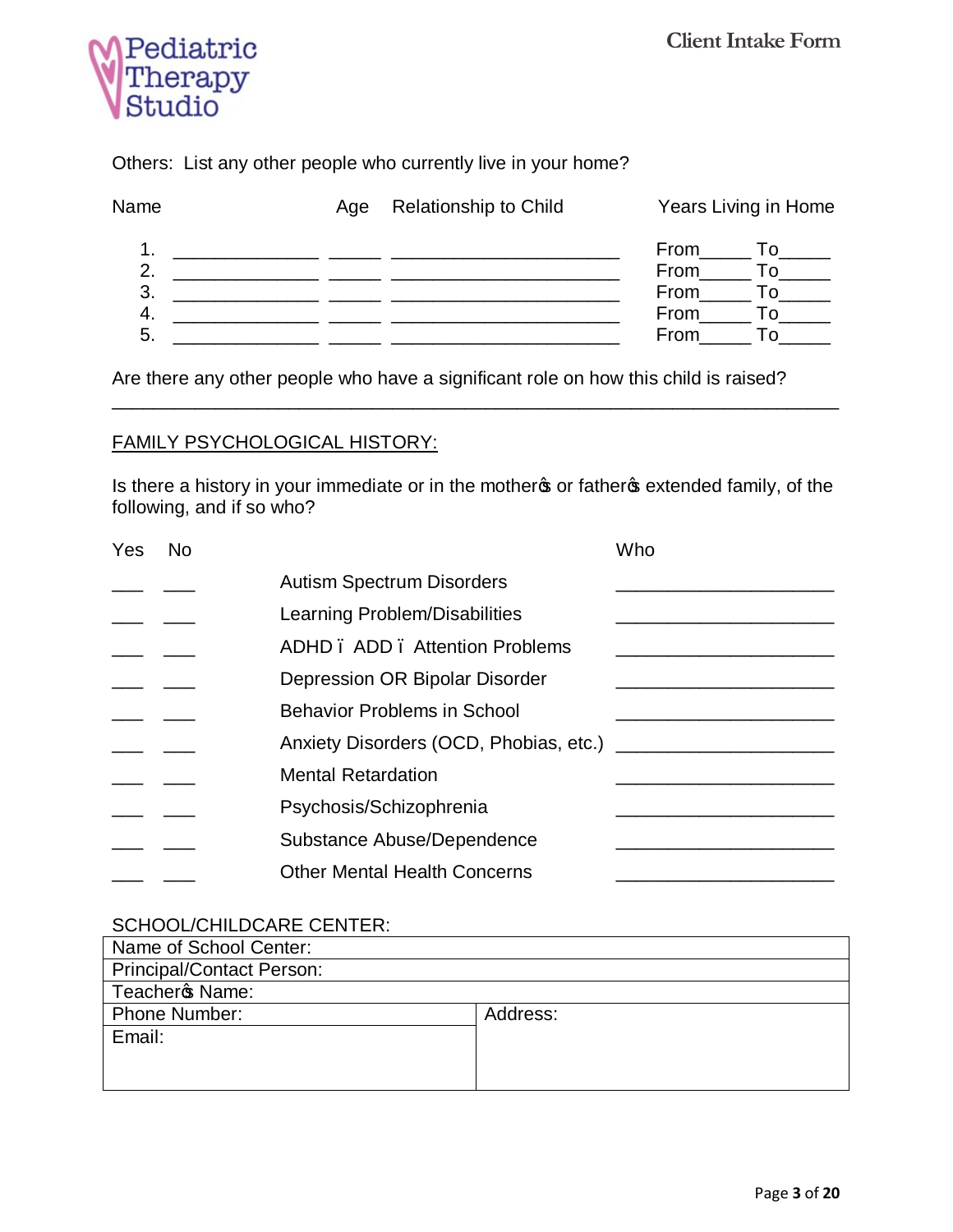

#### PRIMARY INSURANCE:

| Subscriberos Name:     | DOB of Subscriber: |
|------------------------|--------------------|
| Subscribero Employer:  |                    |
| Carrier:               | Case Manager:      |
| Group #:               | ID #:              |
| Phone #:               | Fax #:             |
| <b>Claims Address:</b> |                    |
|                        |                    |

#### SECONDARY INSURANCE:

| <b>Subscriberc Name:</b> | <b>DOB of Subscriber:</b> |
|--------------------------|---------------------------|
| Subscribero Employer:    |                           |
| Carrier:                 | Case Manager:             |
| Group #:                 | ID #:                     |
| Phone $#$ :              | Fax $#$ :                 |
| <b>Claims Address:</b>   |                           |
|                          |                           |

#### MEDICAID:

| $ID#$ :                      | Type:    |
|------------------------------|----------|
| Name of Service Coordinator: |          |
| County:                      | Region:  |
| State:                       | Phone #: |

#### OTHER PAYMENT SOURCE:

| <u> 1989 - Andrea Stadt Britain, amerikansk politik (* 1958)</u> |  |
|------------------------------------------------------------------|--|
|                                                                  |  |
|                                                                  |  |
|                                                                  |  |

# MEDICAL INFORMATION

## PREGNANCY, DELIVERY AND FIRST YEAR:

| Were there any complications with your<br>pregnancy or delivery? If so, please<br>explain.                                                |  |
|-------------------------------------------------------------------------------------------------------------------------------------------|--|
| Did your child experience any illnesses<br>during his or her first year? If so, please<br>list the illnesses and how each was<br>treated. |  |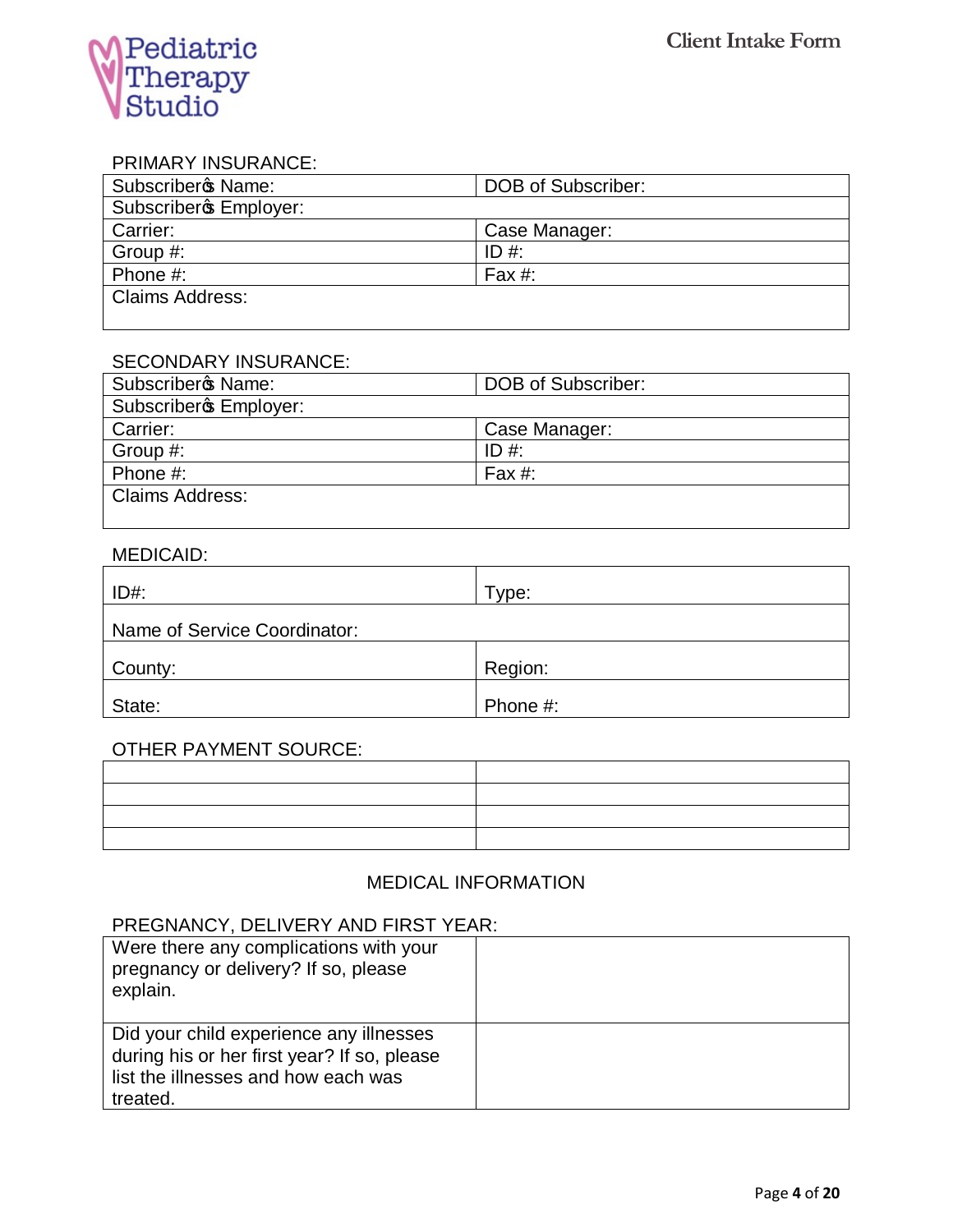

### PSYCHOLOCICAL HISTORY:

Has the individual had a psychological evaluation? Yes / No If yes, please list the following information on the previous evaluation(s).

| Who      | When | Copy Available |
|----------|------|----------------|
| и        |      | Y/N            |
| ◠        |      | Y/N            |
| າ<br>.ಎ  |      | Y/N            |
| $\Delta$ |      | Y / N          |

If yes, what were their general findings, recommendations and treatment? \_\_\_\_\_\_\_\_\_

Please provide us with any other information from the other providers that you feel

\_\_\_\_\_\_\_\_\_\_\_\_\_\_\_\_\_\_\_\_\_\_\_\_\_\_\_\_\_\_\_\_\_\_\_\_\_\_\_\_\_\_\_\_\_\_\_\_\_\_\_\_\_\_\_\_\_\_\_\_\_\_\_\_\_\_\_\_\_\_

\_\_\_\_\_\_\_\_\_\_\_\_\_\_\_\_\_\_\_\_\_\_\_\_\_\_\_\_\_\_\_\_\_\_\_\_\_\_\_\_\_\_\_\_\_\_\_\_\_\_\_\_\_\_\_\_\_\_\_\_\_\_\_\_\_\_\_\_\_\_

\_\_\_\_\_\_\_\_\_\_\_\_\_\_\_\_\_\_\_\_\_\_\_\_\_\_\_\_\_\_\_\_\_\_\_\_\_\_\_\_\_\_\_\_\_\_\_\_\_\_\_\_\_\_\_\_\_\_\_\_\_\_\_\_\_\_\_\_\_\_

would be helpful to us in understanding your child: \_\_\_\_\_\_\_\_\_\_\_\_\_\_\_\_\_\_\_\_\_\_\_\_\_\_\_\_

\_\_\_\_\_\_\_\_\_\_\_\_\_\_\_\_\_\_\_\_\_\_\_\_\_\_\_\_\_\_\_\_\_\_\_\_\_\_\_\_\_\_\_\_\_\_\_\_\_\_\_\_\_\_\_\_\_\_\_\_\_\_\_\_\_\_\_\_\_ \_\_\_\_\_\_\_\_\_\_\_\_\_\_\_\_\_\_\_\_\_\_\_\_\_\_\_\_\_\_\_\_\_\_\_\_\_\_\_\_\_\_\_\_\_\_\_\_\_\_\_\_\_\_\_\_\_\_\_\_\_\_\_\_\_\_\_\_\_ \_\_\_\_\_\_\_\_\_\_\_\_\_\_\_\_\_\_\_\_\_\_\_\_\_\_\_\_\_\_\_\_\_\_\_\_\_\_\_\_\_\_\_\_\_\_\_\_\_\_\_\_\_\_\_\_\_\_\_\_\_\_\_\_\_\_\_\_\_

### DEVELOPMENTAL HISTORY:

1. Please indicate the age at which your child did the following:

| Rolled Over consistently                            |  |
|-----------------------------------------------------|--|
| Sat up unsupported                                  |  |
| Stood                                               |  |
| Crawled                                             |  |
| <b>Walked Unassisted</b>                            |  |
| Said 1 <sub>st</sub> Word Intelligible to strangers |  |
| Said two-three word phrases                         |  |
| Used Sentences regularly                            |  |
| Toilet trained during the day                       |  |
| Dry through the night $(6+$ months)                 |  |
| <b>Dressed Self</b>                                 |  |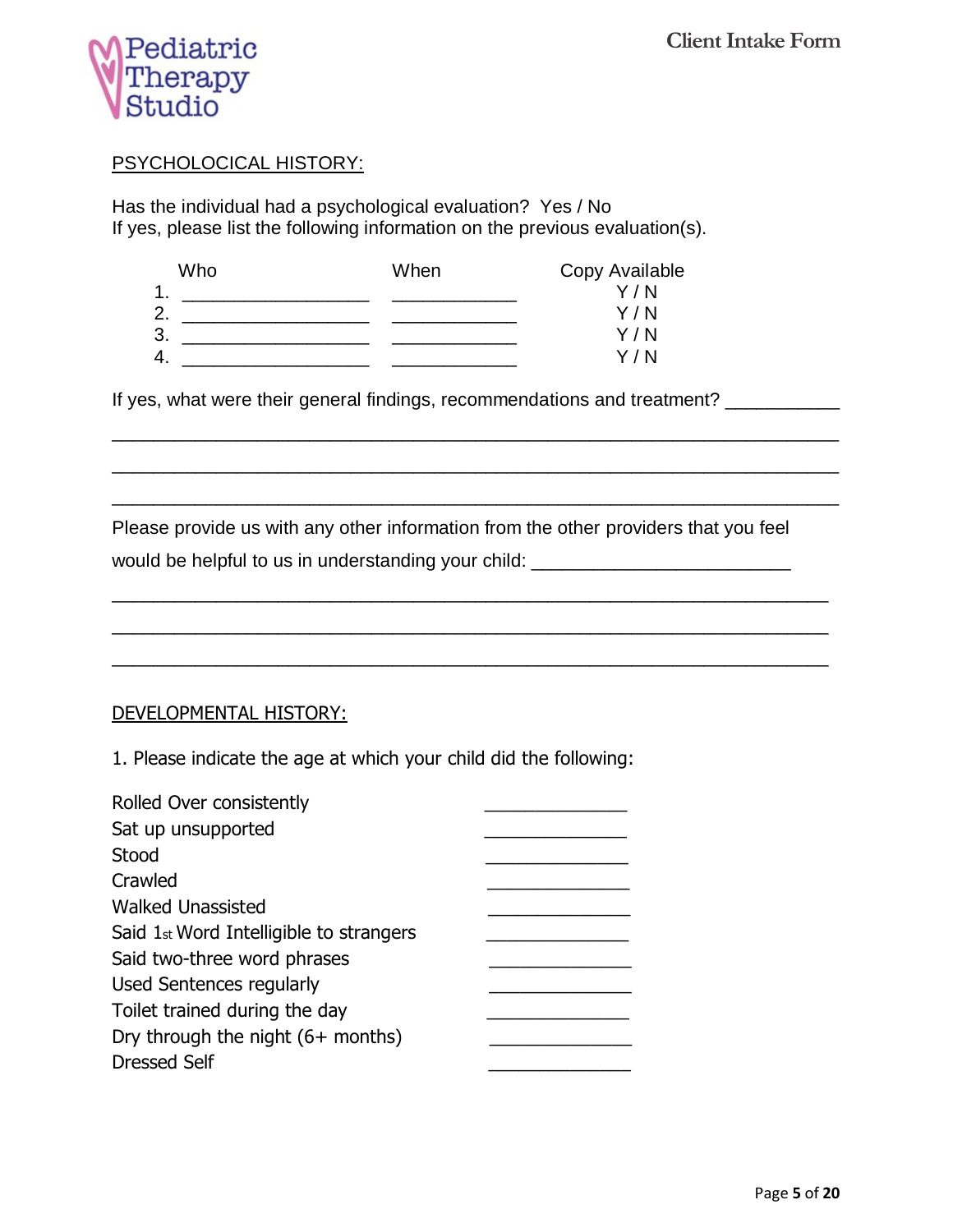

2. Please indicate if your child is experiencing any of the following:

| Problems with eating                   |  |
|----------------------------------------|--|
| Isolated socially from peers           |  |
| Problems making friends                |  |
| Problems keeping friends               |  |
| Problems getting to sleep              |  |
| Problems controlling temper            |  |
| Problems sleeping through the night    |  |
| Trouble waking up                      |  |
| Fatigue/tiredness during the day       |  |
| Nightmares                             |  |
| Bed wetting                            |  |
| Soiling                                |  |
| Problems with authority                |  |
| Anxiety                                |  |
| Unmotivated                            |  |
| Stress from conflict between parents   |  |
| Legal situation (anyone in the family) |  |
| History of abuse                       |  |
| Alcohol/drug use/abuse                 |  |
| School concentration difficulties      |  |
| Grades dropping or consistently low    |  |
| Sadness or Depression                  |  |

3. List any operations, serious illnesses, injuries (especially head), hospitalizations, allergies, ear infections, or other special conditions your child has had.

\_\_\_\_\_\_\_\_\_\_\_\_\_\_\_\_\_\_\_\_\_\_\_\_\_\_\_\_\_\_\_\_\_\_\_\_\_\_\_\_\_\_\_\_\_\_\_\_\_\_\_\_\_\_\_\_\_\_\_\_\_\_\_\_\_\_\_\_\_\_\_

\_\_\_\_\_\_\_\_\_\_\_\_\_\_\_\_\_\_\_\_\_\_\_\_\_\_\_\_\_\_\_\_\_\_\_\_\_\_\_\_\_\_\_\_\_\_\_\_\_\_\_\_\_\_\_\_\_\_\_\_\_\_\_\_\_\_\_\_\_\_\_

\_\_\_\_\_\_\_\_\_\_\_\_\_\_\_\_\_\_\_\_\_\_\_\_\_\_\_\_\_\_\_\_\_\_\_\_\_\_\_\_\_\_\_\_\_\_\_\_\_\_\_\_\_\_\_\_\_\_\_\_\_\_\_\_\_\_\_\_\_\_\_

\_\_\_\_\_\_\_\_\_\_\_\_\_\_\_\_\_\_\_\_\_\_\_\_\_\_\_\_\_\_\_\_\_\_\_\_\_\_\_\_\_\_\_\_\_\_\_\_\_\_\_\_\_\_\_\_\_\_\_\_\_\_\_\_\_\_\_\_\_\_\_

 $\overline{a_1}$  ,  $\overline{a_2}$  ,  $\overline{a_3}$  ,  $\overline{a_4}$  ,  $\overline{a_5}$  ,  $\overline{a_6}$  ,  $\overline{a_7}$  ,  $\overline{a_8}$  ,  $\overline{a_9}$  ,  $\overline{a_9}$  ,  $\overline{a_9}$  ,  $\overline{a_9}$  ,  $\overline{a_9}$  ,  $\overline{a_9}$  ,  $\overline{a_9}$  ,  $\overline{a_9}$  ,  $\overline{a_9}$  ,

4. Child's current height: \_\_\_\_\_\_\_Ft. \_\_\_\_\_\_Inches Weight: \_\_\_\_\_\_\_Lbs.

5. With which hand does the child write? \_\_\_\_\_\_\_\_\_\_\_\_\_\_\_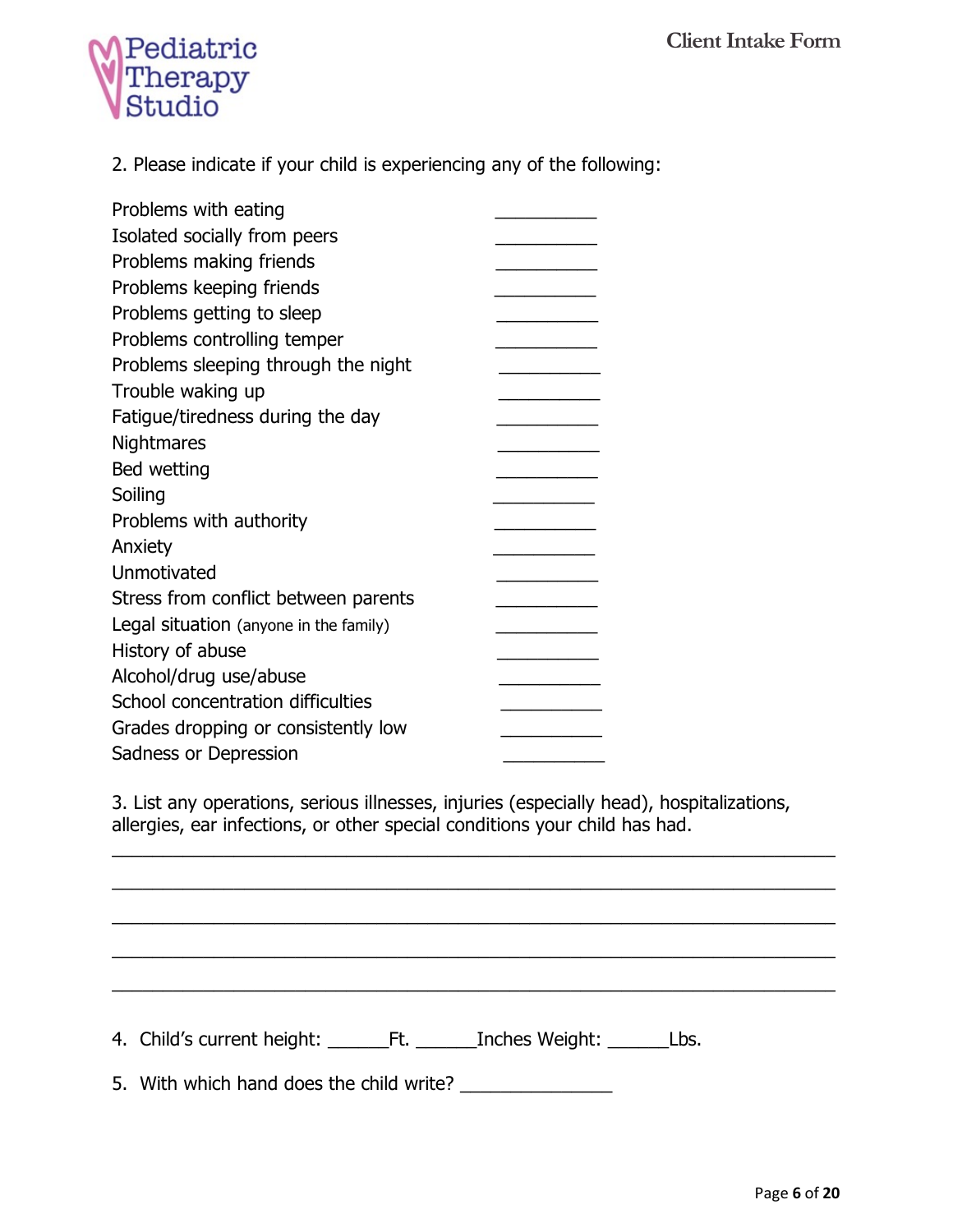

6. Does the individual have any vision problems? \_\_\_\_\_\_\_\_\_\_\_\_\_\_\_\_\_\_\_\_\_\_\_\_\_\_\_\_\_\_\_

Please list date of last vision test and who performed (pediatrician, optometrist & school)

\_\_\_\_\_\_\_\_\_\_\_\_\_\_\_\_\_\_\_\_\_\_\_\_\_\_\_\_\_\_\_\_\_\_\_\_\_\_\_\_\_\_\_\_\_\_\_\_\_\_\_\_\_\_\_\_\_\_\_\_\_\_\_\_\_\_\_\_\_\_\_

\_\_\_\_\_\_\_\_\_\_\_\_\_\_\_\_\_\_\_\_\_\_\_\_\_\_\_\_\_\_\_\_\_\_\_\_\_\_\_\_\_\_\_\_\_\_\_\_\_\_\_\_\_\_\_\_\_\_\_\_\_\_\_\_\_\_\_\_\_\_\_

 $\overline{a_1}$  ,  $\overline{a_2}$  ,  $\overline{a_3}$  ,  $\overline{a_4}$  ,  $\overline{a_5}$  ,  $\overline{a_6}$  ,  $\overline{a_7}$  ,  $\overline{a_8}$  ,  $\overline{a_9}$  ,  $\overline{a_9}$  ,  $\overline{a_9}$  ,  $\overline{a_9}$  ,  $\overline{a_9}$  ,  $\overline{a_9}$  ,  $\overline{a_9}$  ,  $\overline{a_9}$  ,  $\overline{a_9}$  ,

7. Does the child have any hearing problems?

Please list date of last hearing test and who performed (pediatrician, audiologist & school)

\_\_\_\_\_\_\_\_\_\_\_\_\_\_\_\_\_\_\_\_\_\_\_\_\_\_\_\_\_\_\_\_\_\_\_\_\_\_\_\_\_\_\_\_\_\_\_\_\_\_\_\_\_\_\_\_\_\_\_\_\_\_\_\_\_\_\_\_\_\_\_

\_\_\_\_\_\_\_\_\_\_\_\_\_\_\_\_\_\_\_\_\_\_\_\_\_\_\_\_\_\_\_\_\_\_\_\_\_\_\_\_\_\_\_\_\_\_\_\_\_\_\_\_\_\_\_\_\_\_\_\_\_\_\_\_\_\_\_\_\_\_\_

\_\_\_\_\_\_\_\_\_\_\_\_\_\_\_\_\_\_\_\_\_\_\_\_\_\_\_\_\_\_\_\_\_\_\_\_\_\_\_\_\_\_\_\_\_\_\_\_\_\_\_\_\_\_\_\_\_\_\_\_\_\_\_\_\_\_\_\_\_\_\_

\_\_\_\_\_\_\_\_\_\_\_\_\_\_\_\_\_\_\_\_\_\_\_\_\_\_\_\_\_\_\_\_\_\_\_\_\_\_\_\_\_\_\_\_\_\_\_\_\_\_\_\_\_\_\_\_\_\_\_\_\_\_\_\_\_\_\_\_

\_\_\_\_\_\_\_\_\_\_\_\_\_\_\_\_\_\_\_\_\_\_\_\_\_\_\_\_\_\_\_\_\_\_\_\_\_\_\_\_\_\_\_\_\_\_\_\_\_\_\_\_\_\_\_\_\_\_\_\_\_\_\_\_\_\_\_

8. Name of child's primary physician(s):

Practice Name:

Address:

Phone Number: The Phone Number: The Phone Number:  $\frac{1}{2}$  Fax Number: (Please list information on additional Physicians on the back of the page)

\_\_\_\_\_\_\_\_\_\_\_\_\_\_\_\_\_\_\_\_\_\_\_\_\_\_\_\_\_\_\_\_\_\_\_\_\_\_\_\_\_\_\_\_\_\_\_\_\_\_\_\_\_\_\_\_\_\_\_\_\_\_\_\_\_\_\_\_\_\_\_  $\overline{a_1}$  ,  $\overline{a_2}$  ,  $\overline{a_3}$  ,  $\overline{a_4}$  ,  $\overline{a_5}$  ,  $\overline{a_6}$  ,  $\overline{a_7}$  ,  $\overline{a_8}$  ,  $\overline{a_9}$  ,  $\overline{a_9}$  ,  $\overline{a_9}$  ,  $\overline{a_9}$  ,  $\overline{a_9}$  ,  $\overline{a_9}$  ,  $\overline{a_9}$  ,  $\overline{a_9}$  ,  $\overline{a_9}$  ,

### EDUCATIONAL HISTORY:

1. List in chronological order all schools your child has attended: Name System Year(s) Grade Special Ed? • • • • •

2. Name(s) of current teacher(s)\_\_\_\_\_\_\_\_\_\_\_\_\_\_\_\_\_\_\_\_\_\_\_\_\_\_\_\_\_\_\_\_\_\_\_\_\_\_\_\_\_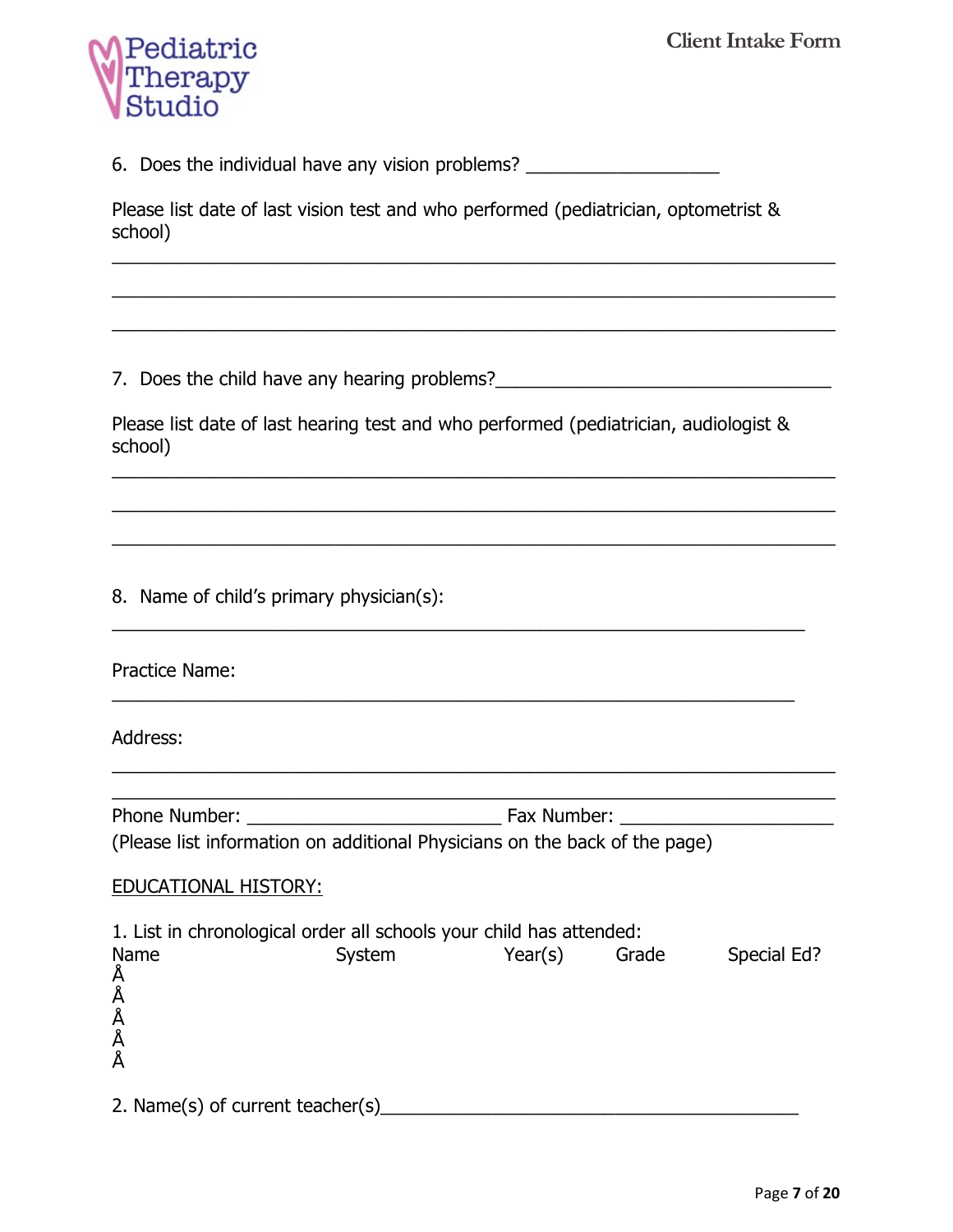

3. Does your child's teacher have concerns about him/her (list):

|                                                                                  | 4. What is your child's favorite subject/class? ________________________________                                                                                                                                                                                 |  |  |  |
|----------------------------------------------------------------------------------|------------------------------------------------------------------------------------------------------------------------------------------------------------------------------------------------------------------------------------------------------------------|--|--|--|
| 5. What is your child's least preferred subject/class? _________________________ |                                                                                                                                                                                                                                                                  |  |  |  |
|                                                                                  | 6. Has your child ever repeated a grade? Y/N If yes, what grade(s)? ____________                                                                                                                                                                                 |  |  |  |
| 7. If your child has been in Special Education, did they have a:                 |                                                                                                                                                                                                                                                                  |  |  |  |
| 504 Plan                                                                         | I.E.P.                                                                                                                                                                                                                                                           |  |  |  |
| <b>Psychological Evaluation</b>                                                  | □ Speech Evaluation                                                                                                                                                                                                                                              |  |  |  |
| <b>Behavior Intervention Plan</b>                                                | $\Box$ Occupational Therapy Evaluation                                                                                                                                                                                                                           |  |  |  |
| □ Physical Therapy Evaluation □ Adaptive Technology Evaluation                   |                                                                                                                                                                                                                                                                  |  |  |  |
| $\Box$ Other(s):                                                                 |                                                                                                                                                                                                                                                                  |  |  |  |
|                                                                                  |                                                                                                                                                                                                                                                                  |  |  |  |
|                                                                                  |                                                                                                                                                                                                                                                                  |  |  |  |
|                                                                                  | 8. If your child has been in Special Education, how were they served?                                                                                                                                                                                            |  |  |  |
| Consultation                                                                     | <b>Resource Classroom</b>                                                                                                                                                                                                                                        |  |  |  |
| <b>Collaborative Education</b>                                                   | <b>Team Taught Classes</b>                                                                                                                                                                                                                                       |  |  |  |
| Pull-Out                                                                         | Self-Contained Classroom                                                                                                                                                                                                                                         |  |  |  |
| <b>Special Program</b><br><b>Psychoeducational Center</b>                        |                                                                                                                                                                                                                                                                  |  |  |  |
|                                                                                  | 9. Child's extracurricular activities, including sports, clubs, hobbies, lessons, etc.:<br>__________Baseball    ___________Piano ________Music (type) _____________________<br>Cheerleading __________Scouts __________ Gymnastics (type) _____________________ |  |  |  |
|                                                                                  | __________Basketball   __________Soccer _________ other(s): _____________________                                                                                                                                                                                |  |  |  |

\_\_\_\_\_\_\_\_\_\_\_\_\_\_\_\_\_\_\_\_\_\_\_\_\_\_\_\_\_\_\_\_\_\_\_\_\_\_\_\_\_\_\_\_\_\_\_\_\_\_\_\_\_\_\_\_\_\_\_\_\_\_\_\_\_\_\_\_\_\_\_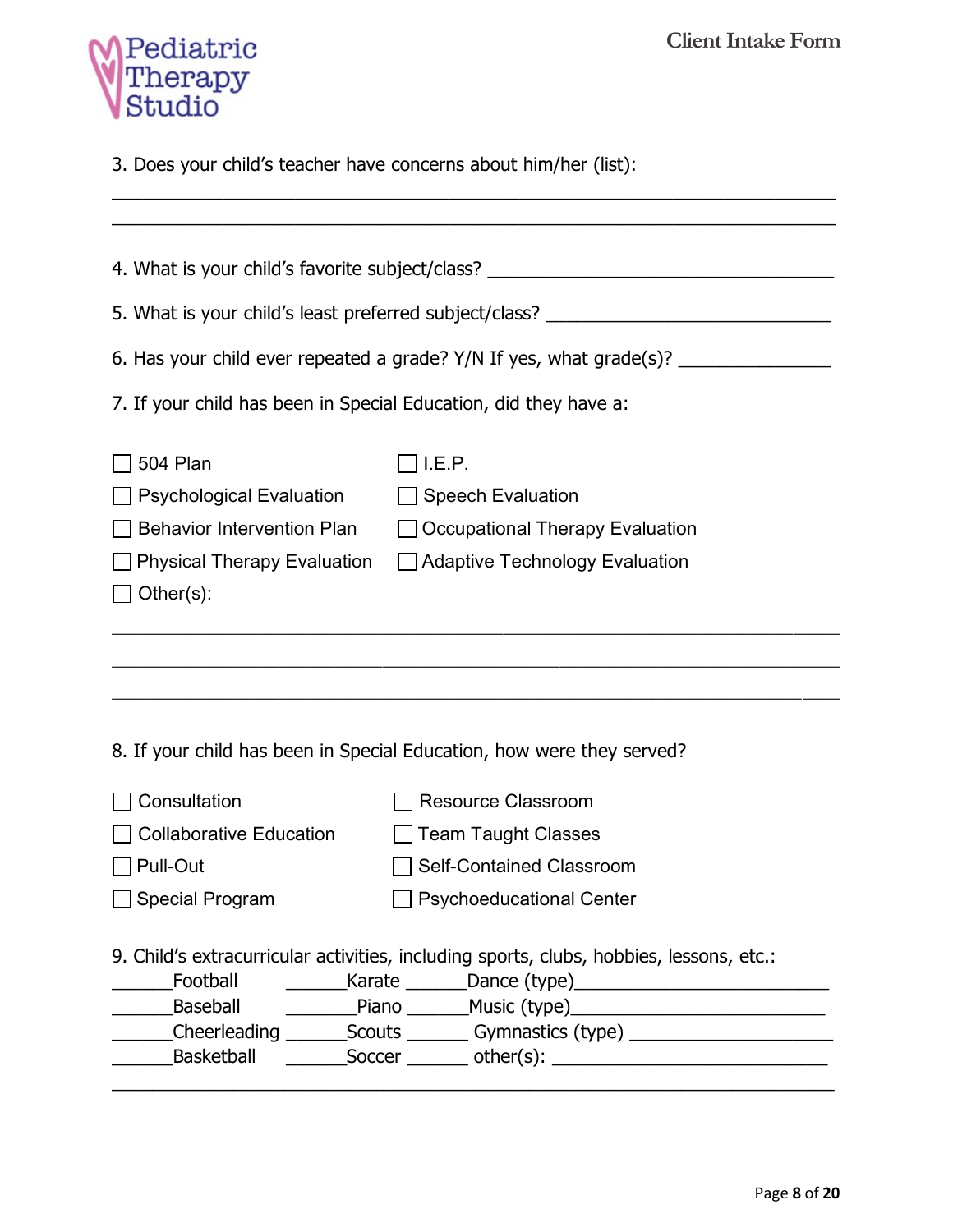

10.List any special abilities, skills and strengths your child has:\_\_\_\_\_\_\_\_\_\_\_\_\_\_\_\_\_\_\_\_

### DISCIPLINE INFORMATION:

Below is a wide range of discipline strategies that are frequently used. Please rate how likely you are to use each of the strategies listed:

\_\_\_\_\_\_\_\_\_\_\_\_\_\_\_\_\_\_\_\_\_\_\_\_\_\_\_\_\_\_\_\_\_\_\_\_\_\_\_\_\_\_\_\_\_\_\_\_\_\_\_\_\_\_\_\_\_\_\_\_\_\_\_\_\_\_\_\_\_\_\_ \_\_\_\_\_\_\_\_\_\_\_\_\_\_\_\_\_\_\_\_\_\_\_\_\_\_\_\_\_\_\_\_\_\_\_\_\_\_\_\_\_\_\_\_\_\_\_\_\_\_\_\_\_\_\_\_\_\_\_\_\_\_\_\_\_\_\_\_\_\_\_

| Intervention                         | <b>Very Unlikely</b> |  | <b>Very Likely</b> | Effectiveness |
|--------------------------------------|----------------------|--|--------------------|---------------|
| Let situation go                     |                      |  |                    |               |
| Take away a privilege (ex., no TV) 1 |                      |  |                    |               |
| Assign an additional chore           |                      |  |                    |               |
| Take away something material         |                      |  |                    |               |
| Send to room                         |                      |  |                    |               |
| Physical punishment                  |                      |  |                    |               |
| Reason with child                    |                      |  |                    |               |
| Ground child                         |                      |  |                    |               |
| Yell at child                        |                      |  |                    |               |
| Send to time out                     |                      |  |                    |               |
| List anything else you may do:       |                      |  |                    |               |
|                                      |                      |  |                    |               |
|                                      |                      |  |                    |               |
|                                      |                      |  |                    |               |
|                                      |                      |  |                    |               |

Go back and rate the THREE MOST effective strategies. That is, place a 1 by the most effective, a 2 by the next most effective, and a 3 by the third most effective. Please circle the LEAST effective. Please rate what percentage of discipline is handled by each of the following:

\_\_\_\_\_\_\_\_\_\_\_\_\_\_\_\_\_\_\_\_\_\_\_\_\_\_\_\_\_\_\_\_\_\_\_\_\_\_\_\_\_\_\_\_\_\_\_\_\_\_\_\_\_\_\_\_\_\_\_\_\_\_\_\_\_\_\_\_\_\_\_ \_\_\_\_\_\_\_\_\_\_\_\_\_\_\_\_\_\_\_\_\_\_\_\_\_\_\_\_\_\_\_\_\_\_\_\_\_\_\_\_\_\_\_\_\_\_\_\_\_\_\_\_\_\_\_\_\_\_\_\_\_\_\_\_\_\_\_\_\_\_\_ \_\_\_\_\_\_\_\_\_\_\_\_\_\_\_\_\_\_\_\_\_\_\_\_\_\_\_\_\_\_\_\_\_\_\_\_\_\_\_\_\_\_\_\_\_\_\_\_\_\_\_\_\_\_\_\_\_\_\_\_\_\_\_\_\_\_\_\_\_\_\_ \_\_\_\_\_\_\_\_\_\_\_\_\_\_\_\_\_\_\_\_\_\_\_\_\_\_\_\_\_\_\_\_\_\_\_\_\_\_\_\_\_\_\_\_\_\_\_\_\_\_\_\_\_\_\_\_\_\_\_\_\_\_\_\_\_\_\_\_\_\_\_ \_\_\_\_\_\_\_\_\_\_\_\_\_\_\_\_\_\_\_\_\_\_\_\_\_\_\_\_\_\_\_\_\_\_\_\_\_\_\_\_\_\_\_\_\_\_\_\_\_\_\_\_\_\_\_\_\_\_\_\_\_\_\_\_\_\_\_\_\_\_\_ \_\_\_\_\_\_\_\_\_\_\_\_\_\_\_\_\_\_\_\_\_\_\_\_\_\_\_\_\_\_\_\_\_\_\_\_\_\_\_\_\_\_\_\_\_\_\_\_\_\_\_\_\_\_\_\_\_\_\_\_\_\_\_\_\_\_\_\_\_\_\_ \_\_\_\_\_\_\_\_\_\_\_\_\_\_\_\_\_\_\_\_\_\_\_\_\_\_\_\_\_\_\_\_\_\_\_\_\_\_\_\_\_\_\_\_\_\_\_\_\_\_\_\_\_\_\_\_\_\_\_\_\_\_\_\_\_\_\_\_\_\_\_ \_\_\_\_\_\_\_\_\_\_\_\_\_\_\_\_\_\_\_\_\_\_\_\_\_\_\_\_\_\_\_\_\_\_\_\_\_\_\_\_\_\_\_\_\_\_\_\_\_\_\_\_\_\_\_\_\_\_\_\_\_\_\_\_\_\_\_\_\_\_\_ \_\_\_\_\_\_\_\_\_\_\_\_\_\_\_\_\_\_\_\_\_\_\_\_\_\_\_\_\_\_\_\_\_\_\_\_\_\_\_\_\_\_\_\_\_\_\_\_\_\_\_\_\_\_\_\_\_\_\_\_\_\_\_\_\_\_\_\_\_\_\_

Father: 30 % Mother: 30 % Other: 30 % (Please specify):

Comments: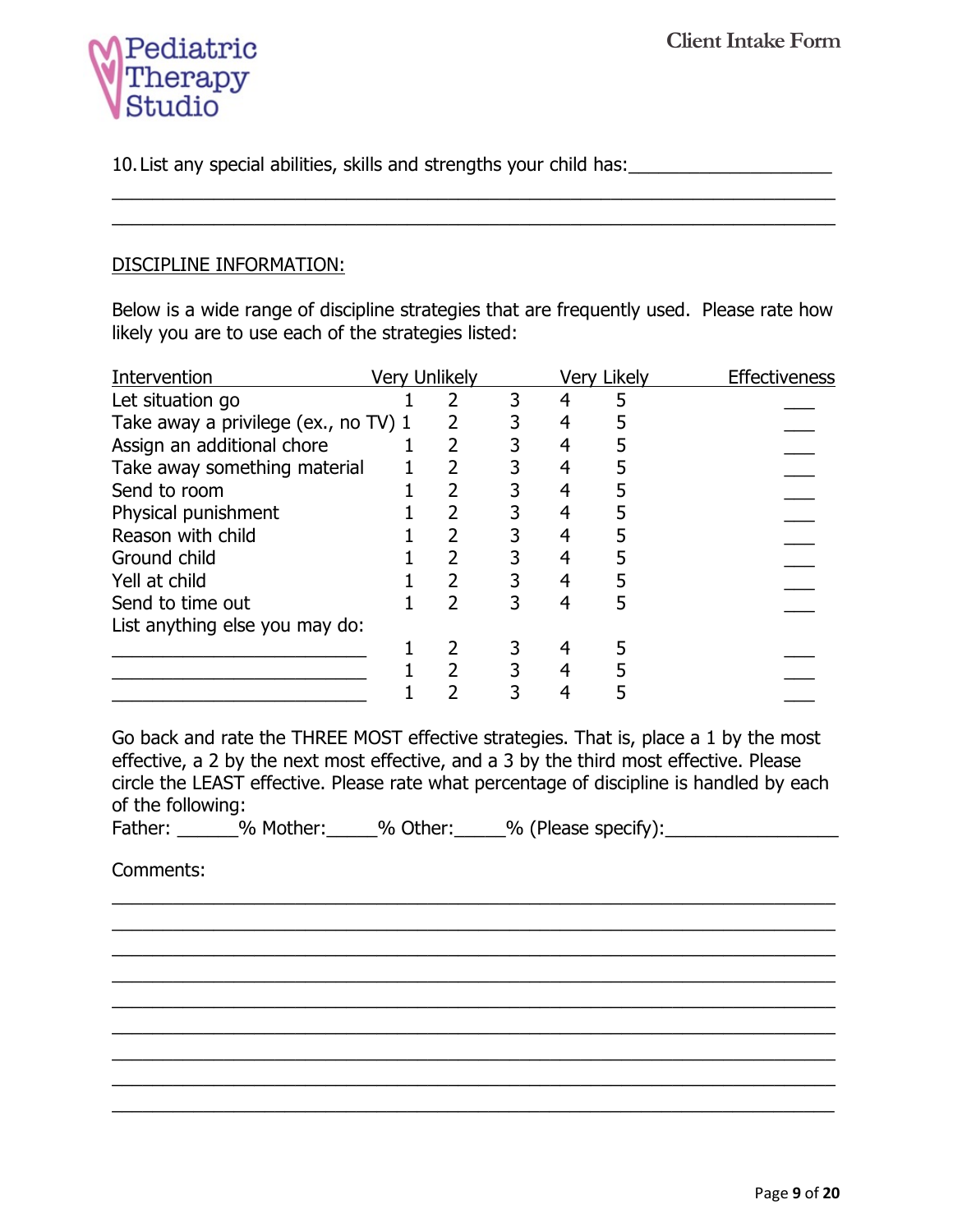

### GENERAL INFORMATION:

Please list the five things you would like for your child to do more of and less of in order of priority to you. For example, instead of saying, "I want my child to be more responsible," translate that into actual behaviors such as do household chores, care for brothers and sisters, etc.

|   | Like Child to do More Often | Like Child to do Less Often |
|---|-----------------------------|-----------------------------|
|   |                             |                             |
|   |                             |                             |
| ∍ |                             |                             |
| 4 |                             |                             |
| 5 |                             |                             |
|   |                             |                             |

#### MEDICATIONS:

| Please list any medications that your child is currently taking:                 |        |                      |  |  |
|----------------------------------------------------------------------------------|--------|----------------------|--|--|
| <b>Medication Name</b>                                                           | Dosage | Length of Time Taken |  |  |
|                                                                                  |        |                      |  |  |
|                                                                                  |        |                      |  |  |
|                                                                                  |        |                      |  |  |
|                                                                                  |        |                      |  |  |
|                                                                                  |        |                      |  |  |
|                                                                                  |        |                      |  |  |
|                                                                                  |        |                      |  |  |
|                                                                                  |        |                      |  |  |
|                                                                                  |        |                      |  |  |
|                                                                                  |        |                      |  |  |
| Please list any supplements, vitamins, etc. that your child is currently taking: |        |                      |  |  |
| <b>Medication Name</b>                                                           | Dosage | Length of Time Taken |  |  |
|                                                                                  |        |                      |  |  |
|                                                                                  |        |                      |  |  |
|                                                                                  |        |                      |  |  |
|                                                                                  |        |                      |  |  |
|                                                                                  |        |                      |  |  |

### PYSCHOLOGICAL/MEDICAL TESTING:

| Please list any psychological/medical testing that your child has completed: |            |                |  |
|------------------------------------------------------------------------------|------------|----------------|--|
| <b>Test Name</b>                                                             | Month/Year | <b>Results</b> |  |
|                                                                              |            |                |  |
|                                                                              |            |                |  |
|                                                                              |            |                |  |
|                                                                              |            |                |  |
|                                                                              |            |                |  |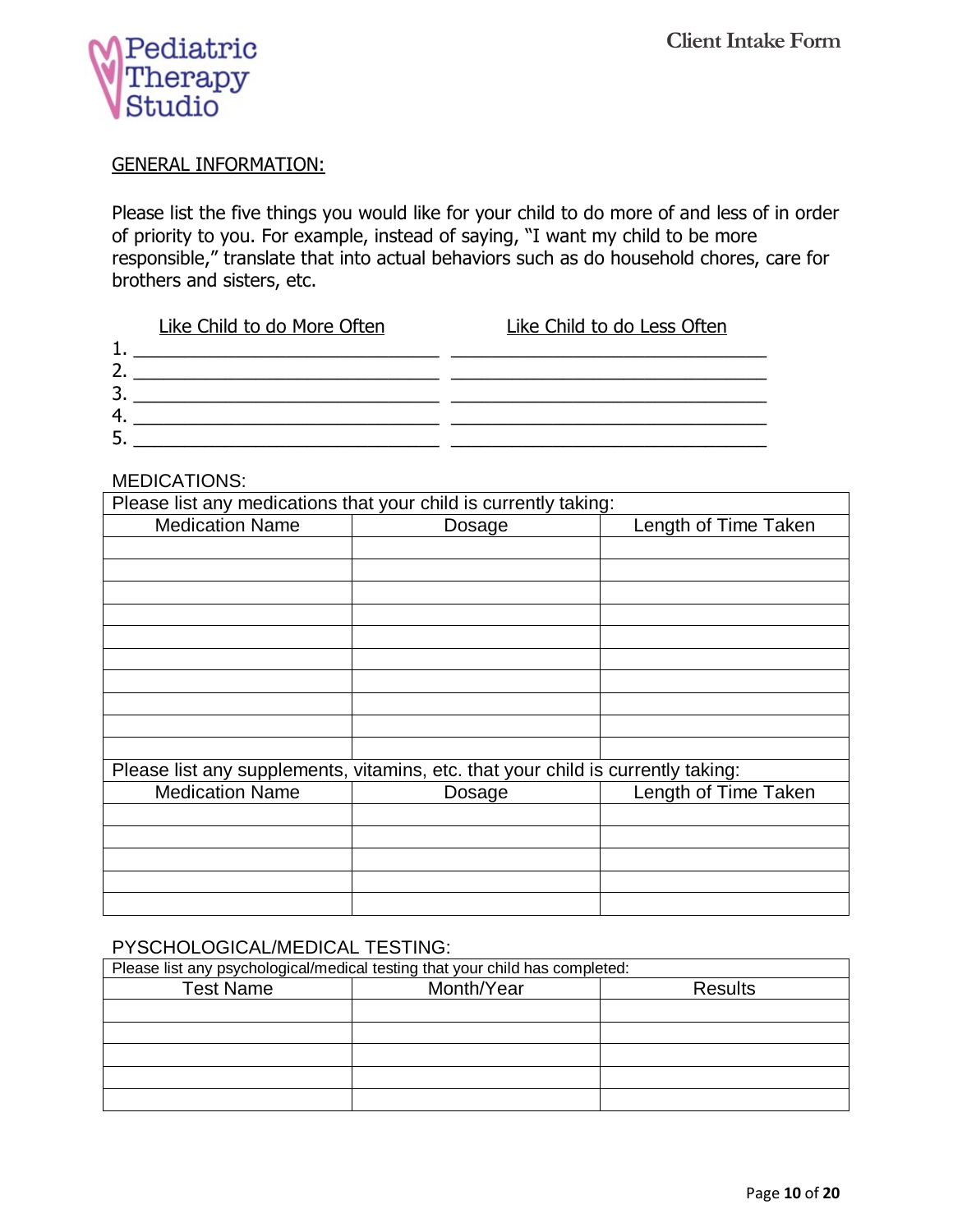

#### CURRENT MEDICAL CONDITIONS

| Please list any medical<br>diagnosis: | <b>Cerebral Palsy</b><br>Autism/PDD<br>MR)<br>ADHD<br>Hyperactivity<br>ADHD (Short attention span)<br>Physical/Speech delay Uvision/Hearing impairments<br>ODD (Noncompliance)<br>Other: |
|---------------------------------------|------------------------------------------------------------------------------------------------------------------------------------------------------------------------------------------|
| Please list any current               |                                                                                                                                                                                          |
| allergies that your child             |                                                                                                                                                                                          |
| may have:                             |                                                                                                                                                                                          |
| Please list any special               |                                                                                                                                                                                          |
| nutritional needs:                    |                                                                                                                                                                                          |
|                                       |                                                                                                                                                                                          |
| Are immunizations up to               |                                                                                                                                                                                          |
| date? Attach a copy of the            |                                                                                                                                                                                          |
| childos immunization                  |                                                                                                                                                                                          |
| records:                              |                                                                                                                                                                                          |

### CURRENT TREATING PHYSICIANS

| Doctor <sup>o</sup> s Name: | Doctor <sup>o</sup> s Name: |
|-----------------------------|-----------------------------|
| Specialty:                  | Specialty:                  |
| Address:                    | Address:                    |
| <b>Phone Number:</b>        | <b>Phone Number:</b>        |

### Pertinent Information

\_\_\_\_\_\_\_\_\_\_\_\_\_\_\_\_\_\_\_\_\_\_\_\_\_\_\_\_\_\_\_\_\_\_\_\_\_\_\_\_\_\_\_\_\_\_\_\_\_\_\_\_\_\_\_\_\_\_\_\_\_\_\_\_\_\_\_\_\_\_ \_\_\_\_\_\_\_\_\_\_\_\_\_\_\_\_\_\_\_\_\_\_\_\_\_\_\_\_\_\_\_\_\_\_\_\_\_\_\_\_\_\_\_\_\_\_\_\_\_\_\_\_\_\_\_\_\_\_\_\_\_\_\_\_\_\_\_\_\_\_ \_\_\_\_\_\_\_\_\_\_\_\_\_\_\_\_\_\_\_\_\_\_\_\_\_\_\_\_\_\_\_\_\_\_\_\_\_\_\_\_\_\_\_\_\_\_\_\_\_\_\_\_\_\_\_\_\_\_\_\_\_\_\_\_\_\_\_\_\_\_

Please state your child the behaviors of concern:

Please state the expectation/goals that you have for child while engaging in a behavioral program:

Please list any other information that may be helpful while assessing and/or conducting therapy with your child:

\_\_\_\_\_\_\_\_\_\_\_\_\_\_\_\_\_\_\_\_\_\_\_\_\_\_\_\_\_\_\_\_\_\_\_\_\_\_\_\_\_\_\_\_\_\_\_\_\_\_\_\_\_\_\_\_\_\_\_\_\_\_\_\_\_\_\_\_\_\_ \_\_\_\_\_\_\_\_\_\_\_\_\_\_\_\_\_\_\_\_\_\_\_\_\_\_\_\_\_\_\_\_\_\_\_\_\_\_\_\_\_\_\_\_\_\_\_\_\_\_\_\_\_\_\_\_\_\_\_\_\_\_\_\_\_\_\_\_\_\_ \_\_\_\_\_\_\_\_\_\_\_\_\_\_\_\_\_\_\_\_\_\_\_\_\_\_\_\_\_\_\_\_\_\_\_\_\_\_\_\_\_\_\_\_\_\_\_\_\_\_\_\_\_\_\_\_\_\_\_\_\_\_\_\_\_\_\_\_\_\_

\_\_\_\_\_\_\_\_\_\_\_\_\_\_\_\_\_\_\_\_\_\_\_\_\_\_\_\_\_\_\_\_\_\_\_\_\_\_\_\_\_\_\_\_\_\_\_\_\_\_\_\_\_\_\_\_\_\_\_\_\_\_\_\_\_\_\_\_\_\_ \_\_\_\_\_\_\_\_\_\_\_\_\_\_\_\_\_\_\_\_\_\_\_\_\_\_\_\_\_\_\_\_\_\_\_\_\_\_\_\_\_\_\_\_\_\_\_\_\_\_\_\_\_\_\_\_\_\_\_\_\_\_\_\_\_\_\_\_\_\_ \_\_\_\_\_\_\_\_\_\_\_\_\_\_\_\_\_\_\_\_\_\_\_\_\_\_\_\_\_\_\_\_\_\_\_\_\_\_\_\_\_\_\_\_\_\_\_\_\_\_\_\_\_\_\_\_\_\_\_\_\_\_\_\_\_\_\_\_\_\_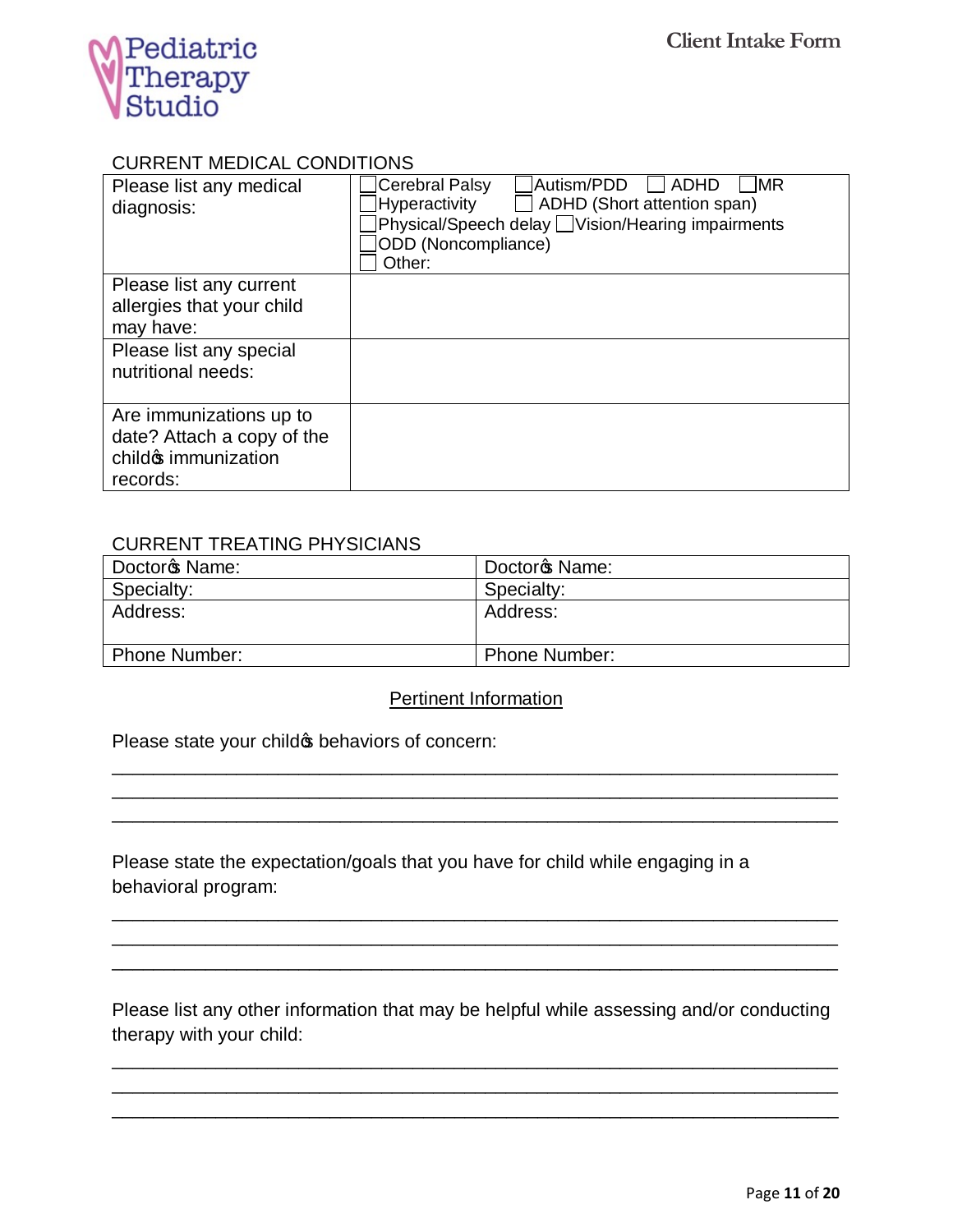

Please describe the problems your child is now having and what type of services you are seeking from us to address these problems. Please use back of this sheet for addition space.

\_\_\_\_\_\_\_\_\_\_\_\_\_\_\_\_\_\_\_\_\_\_\_\_\_\_\_\_\_\_\_\_\_\_\_\_\_\_\_\_\_\_\_\_\_\_\_\_\_\_\_\_\_\_\_\_\_\_\_\_\_\_\_\_\_\_\_\_\_\_ \_\_\_\_\_\_\_\_\_\_\_\_\_\_\_\_\_\_\_\_\_\_\_\_\_\_\_\_\_\_\_\_\_\_\_\_\_\_\_\_\_\_\_\_\_\_\_\_\_\_\_\_\_\_\_\_\_\_\_\_\_\_\_\_\_\_\_\_\_\_ \_\_\_\_\_\_\_\_\_\_\_\_\_\_\_\_\_\_\_\_\_\_\_\_\_\_\_\_\_\_\_\_\_\_\_\_\_\_\_\_\_\_\_\_\_\_\_\_\_\_\_\_\_\_\_\_\_\_\_\_\_\_\_\_\_\_\_\_\_\_ \_\_\_\_\_\_\_\_\_\_\_\_\_\_\_\_\_\_\_\_\_\_\_\_\_\_\_\_\_\_\_\_\_\_\_\_\_\_\_\_\_\_\_\_\_\_\_\_\_\_\_\_\_\_\_\_\_\_\_\_\_\_\_\_\_\_\_\_\_\_ \_\_\_\_\_\_\_\_\_\_\_\_\_\_\_\_\_\_\_\_\_\_\_\_\_\_\_\_\_\_\_\_\_\_\_\_\_\_\_\_\_\_\_\_\_\_\_\_\_\_\_\_\_\_\_\_\_\_\_\_\_\_\_\_\_\_\_\_\_\_ \_\_\_\_\_\_\_\_\_\_\_\_\_\_\_\_\_\_\_\_\_\_\_\_\_\_\_\_\_\_\_\_\_\_\_\_\_\_\_\_\_\_\_\_\_\_\_\_\_\_\_\_\_\_\_\_\_\_\_\_\_\_\_\_\_\_\_\_\_\_ \_\_\_\_\_\_\_\_\_\_\_\_\_\_\_\_\_\_\_\_\_\_\_\_\_\_\_\_\_\_\_\_\_\_\_\_\_\_\_\_\_\_\_\_\_\_\_\_\_\_\_\_\_\_\_\_\_\_\_\_\_\_\_\_\_\_\_\_\_\_ \_\_\_\_\_\_\_\_\_\_\_\_\_\_\_\_\_\_\_\_\_\_\_\_\_\_\_\_\_\_\_\_\_\_\_\_\_\_\_\_\_\_\_\_\_\_\_\_\_\_\_\_\_\_\_\_\_\_\_\_\_\_\_\_\_\_\_\_\_\_ \_\_\_\_\_\_\_\_\_\_\_\_\_\_\_\_\_\_\_\_\_\_\_\_\_\_\_\_\_\_\_\_\_\_\_\_\_\_\_\_\_\_\_\_\_\_\_\_\_\_\_\_\_\_\_\_\_\_\_\_\_\_\_\_\_\_\_\_\_\_ \_\_\_\_\_\_\_\_\_\_\_\_\_\_\_\_\_\_\_\_\_\_\_\_\_\_\_\_\_\_\_\_\_\_\_\_\_\_\_\_\_\_\_\_\_\_\_\_\_\_\_\_\_\_\_\_\_\_\_\_\_\_\_\_\_\_\_\_\_\_ \_\_\_\_\_\_\_\_\_\_\_\_\_\_\_\_\_\_\_\_\_\_\_\_\_\_\_\_\_\_\_\_\_\_\_\_\_\_\_\_\_\_\_\_\_\_\_\_\_\_\_\_\_\_\_\_\_\_\_\_\_\_\_\_\_\_\_\_\_\_ \_\_\_\_\_\_\_\_\_\_\_\_\_\_\_\_\_\_\_\_\_\_\_\_\_\_\_\_\_\_\_\_\_\_\_\_\_\_\_\_\_\_\_\_\_\_\_\_\_\_\_\_\_\_\_\_\_\_\_\_\_\_\_\_\_\_\_\_\_\_

# SKILLS ASSESSMENT

### LANGUAGE<sup>.</sup>

| ∟่∩เง∪∪∩∪∟.                      |            |                                           |
|----------------------------------|------------|-------------------------------------------|
| Does your childo                 |            | Comments                                  |
| Match objects or pictures?       | O yes O no |                                           |
| Imitate actions of others?       | O yes O no |                                           |
| Follow directions without visual | O yes O no |                                           |
| cues?                            |            |                                           |
| Indicate his/her needs or wants? | O yes O no | Circle one: words<br>pictures<br>gestures |
| Imitate sounds or words when     | O yes O no |                                           |
| modeled?                         |            |                                           |
| Use words to ask for things?     | O yes O no |                                           |
| Label items he or she sees or    | O yes O no |                                           |
| hears?                           |            |                                           |
| Answer questions?                | O yes O no |                                           |
| Speak in sentences? (if no, skip | O yes O no | If yes, average length? 3 5 8+ words      |
| remaining questions)             |            |                                           |
| Participate in conversations?    | O yes O no |                                           |
| What are your principal concerns |            |                                           |
| regarding your child o language? |            |                                           |
|                                  |            |                                           |
|                                  |            |                                           |
|                                  |            |                                           |
|                                  |            |                                           |
|                                  |            |                                           |
|                                  |            |                                           |
|                                  |            |                                           |
|                                  |            |                                           |
|                                  |            |                                           |
|                                  |            |                                           |
|                                  |            |                                           |
|                                  |            |                                           |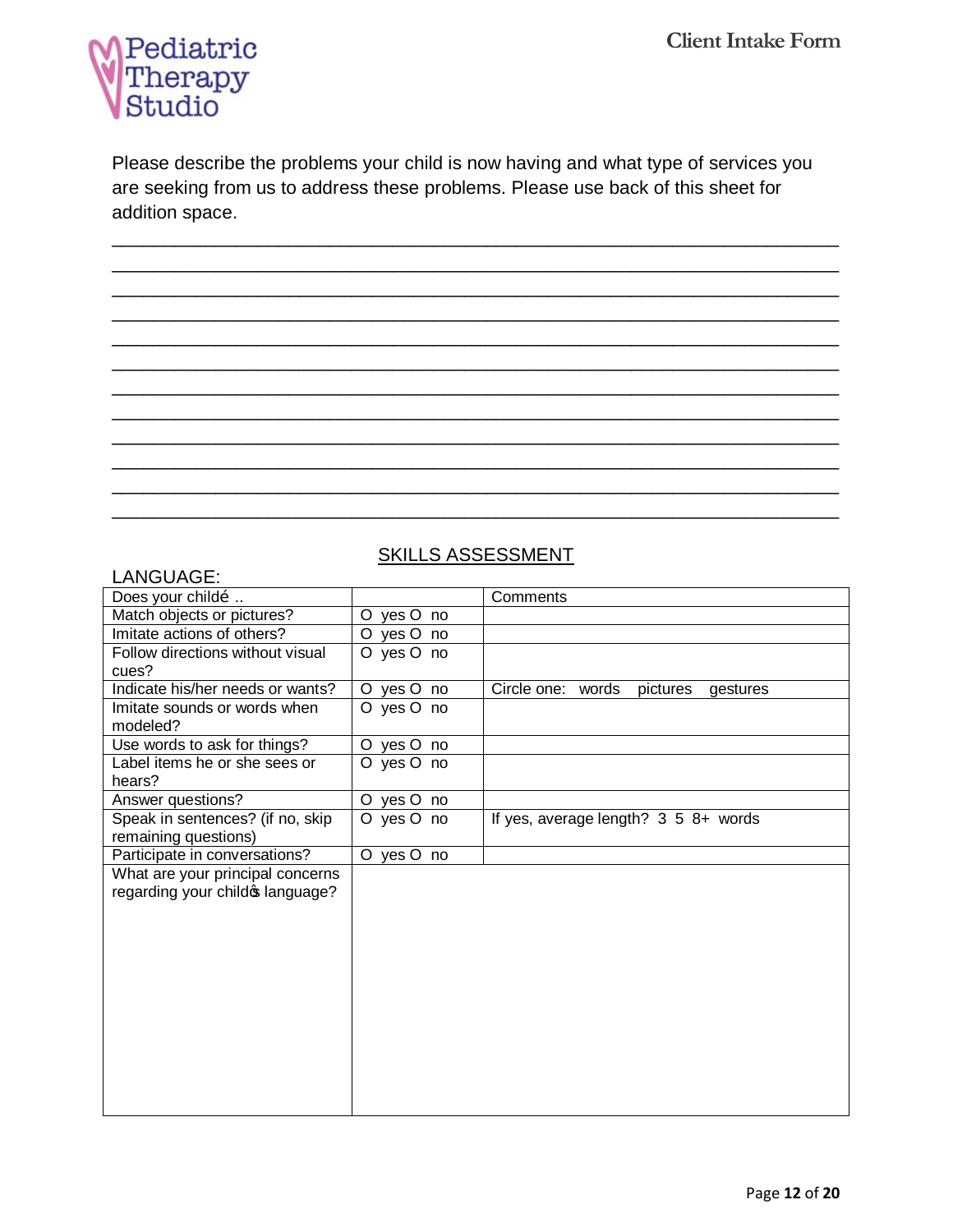

### PLAY SKILLS

| Does your childo                     |            | Comments |
|--------------------------------------|------------|----------|
| Look at books?                       | O yes O no |          |
| Play with cause/effect toys (i.e.:   | O yes O no |          |
| Jack in the Box)?                    |            |          |
| Complete task completion toys        | O yes O no |          |
| (i.e.: puzzles, beads)?              |            |          |
| Play with toys by using them like    | O yes O no |          |
| real items (i.e. uses a play spoon   |            |          |
| to pretend to eat)?                  |            |          |
| Play simple games like ring          | O yes O no |          |
| around the rosy?                     |            |          |
| Construct items using blocks,        | O yes O no |          |
| legos, or other items?               |            |          |
| Play games with rules (i.e.;         | O yes O no |          |
| memory)?                             |            |          |
| Engage in dress up or role play      | O yes O no |          |
| (i.e.; pretending to be a barber?)   |            |          |
| Play appropriately on his or her     | O yes O no |          |
| own for up to 5 minutes?             |            |          |
| What are your principal concerns     |            |          |
| regarding your child op play skills? |            |          |
|                                      |            |          |
|                                      |            |          |
|                                      |            |          |
|                                      |            |          |
|                                      |            |          |

# SOCIAL SKILLS

| Does your childo                  |               |    | Comments |
|-----------------------------------|---------------|----|----------|
| Respond to his or her name by     | O yes O no    |    |          |
| looking at you?                   |               |    |          |
| Make eye contact when speaking    | O yes O no    |    |          |
| to you?                           |               |    |          |
| Greet you when you arrive         | O yes O no    |    |          |
| home?                             |               |    |          |
| Respond to others emotions?       | yes O no<br>O |    |          |
| Attempt to involve you in         | O yes O no    |    |          |
| something that he/she is doing to |               |    |          |
| share interest (not b/c he or she |               |    |          |
| needs your help)?                 |               |    |          |
| Observe other children playing?   | yes O<br>O    | no |          |
| Join in with other children when  | O yes O       | no |          |
| they are playing?                 |               |    |          |
| Take turns in games?              | yes O<br>O    | no |          |
| Verbally interact with peers?     | O yes O no    |    |          |
| What are your principal concerns  |               |    |          |
| regarding your child of social    |               |    |          |
| skills?                           |               |    |          |
|                                   |               |    |          |
|                                   |               |    |          |
|                                   |               |    |          |
|                                   |               |    |          |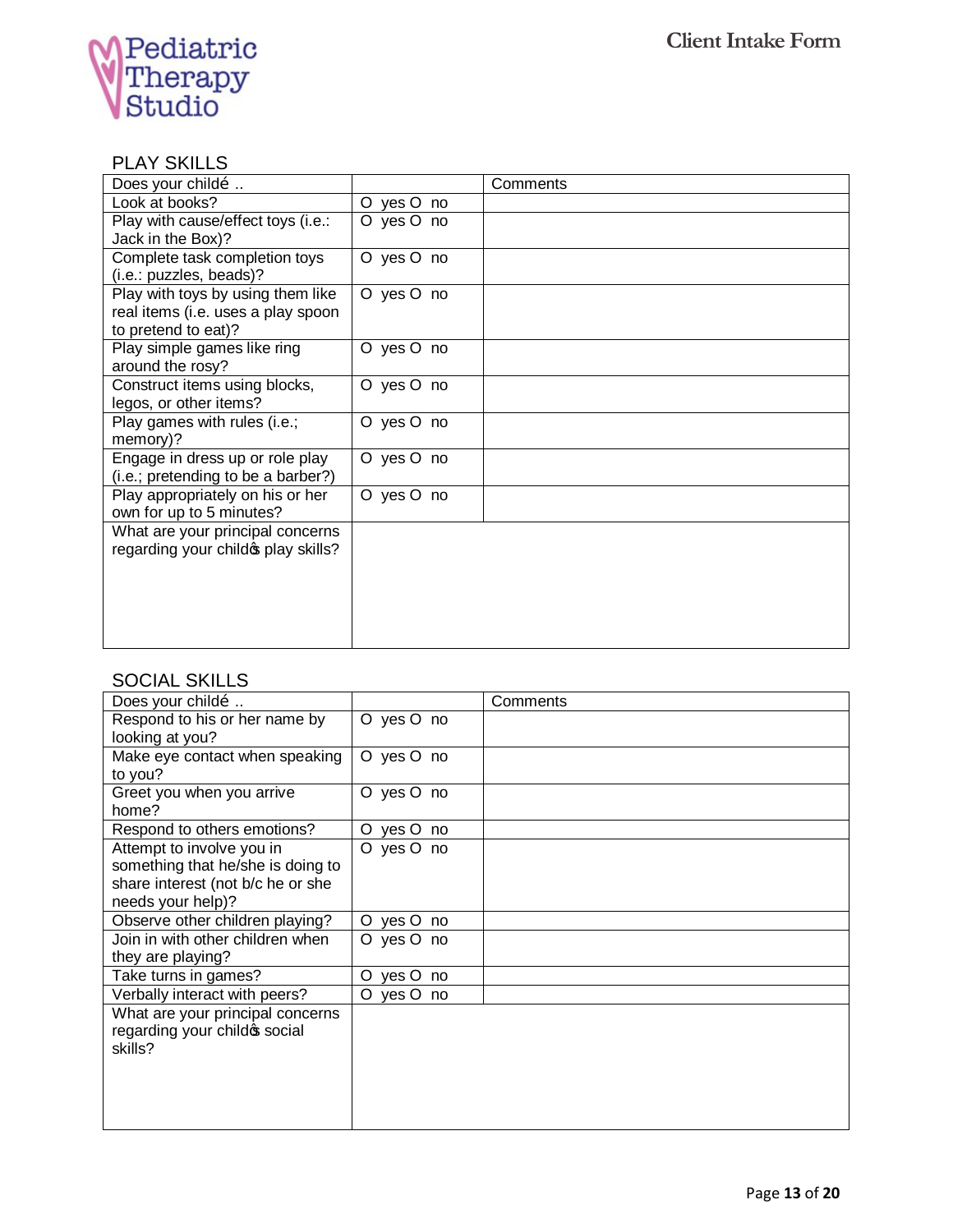

### SELF HELP SKILLS

| Does your childo                                                                 |                     | Comments |
|----------------------------------------------------------------------------------|---------------------|----------|
| Sleep through the night?                                                         | O yes O no          |          |
| Sleep in his/her own bed without                                                 | O yes O no          |          |
| supervision?                                                                     |                     |          |
| Drink from a cup?                                                                | O yes O no          |          |
| Eat a variety of foods (i.e. fruits,<br>veggies, meats, grains)?                 | O yes O no          |          |
| Use a spoon and a fork to feed<br>himself or herself?                            | O yes O no          |          |
| Remove pull-down garments<br>independently?                                      | O yes O no          |          |
| Remove socks and shoes<br>independently?                                         | O yes O no          |          |
| Remove shirts independently?                                                     | O yes O no          |          |
| Put on pull-up garments                                                          | O yes O no          |          |
| independently?                                                                   |                     |          |
| Put on socks and shoes                                                           | O yes O no          |          |
| Independently?                                                                   |                     |          |
| Put on shirts Independently?                                                     | yes O no<br>$\circ$ |          |
| Use the toilet independently?                                                    | O yes O no          |          |
| What are your principal concerns<br>regarding your child of self help<br>skills? |                     |          |
|                                                                                  |                     |          |
|                                                                                  |                     |          |
|                                                                                  |                     |          |
|                                                                                  |                     |          |

### FINE MOTOR

| Does your childo                   |               | Comments |
|------------------------------------|---------------|----------|
| Unwrap presents?                   | O yes O no    |          |
| Pour water or sand from one        | O yes O no    |          |
| object to another?                 |               |          |
| Turn doorknobs to open doors?      | O yes O no    |          |
| Use one hand consistently?         | O yes O no    |          |
| Use a crayon with hand NOT         | O yes O no    |          |
| fisted?                            |               |          |
| Copy lines and simple shapes?      | yes O no<br>O |          |
| Write his or her own name?         | O yes O no    |          |
| Use scissors?                      | O yes O no    |          |
| What are your principal concerns   |               |          |
| regarding your child of fine motor |               |          |
| skills?                            |               |          |
|                                    |               |          |
|                                    |               |          |
|                                    |               |          |
|                                    |               |          |
|                                    |               |          |
|                                    |               |          |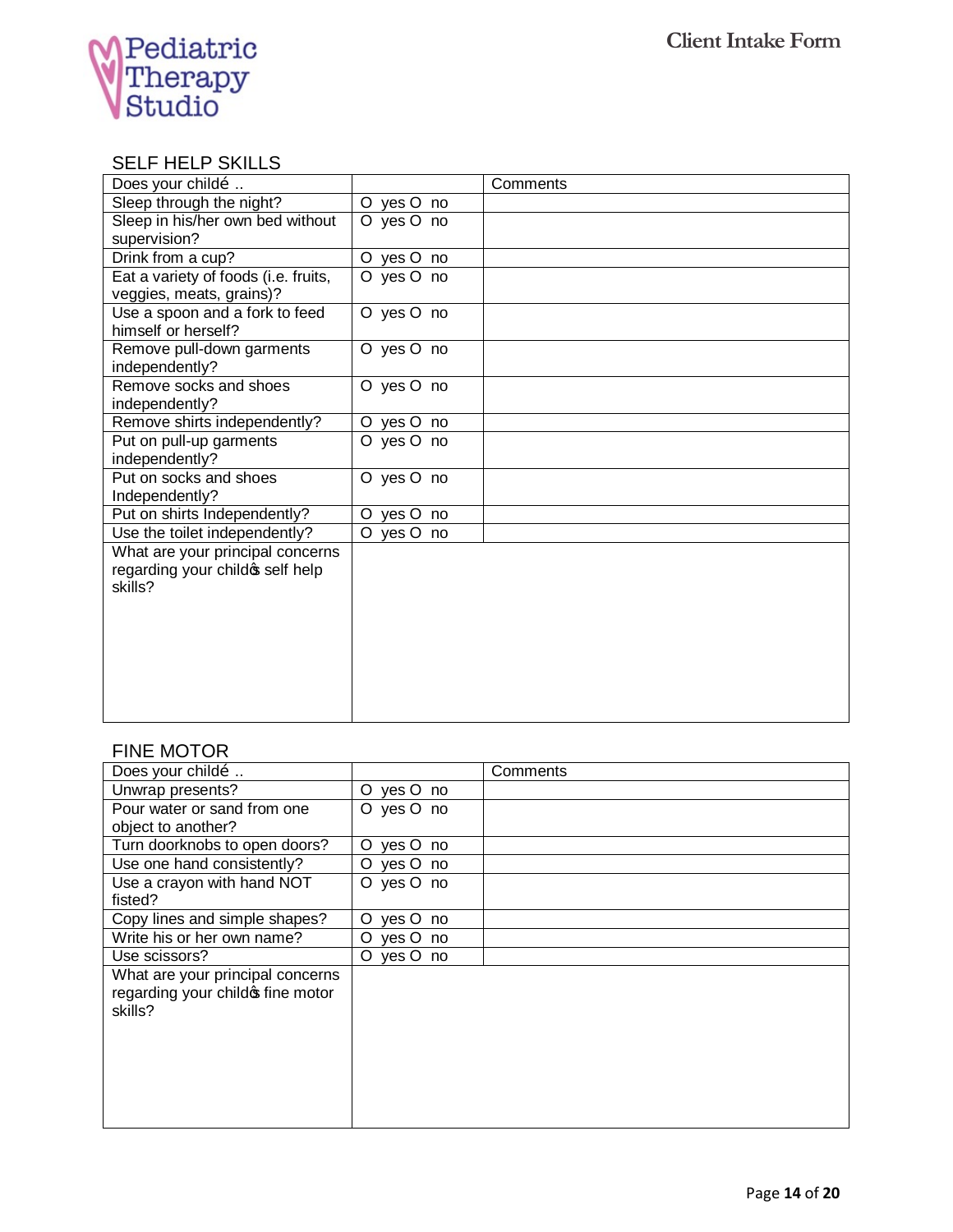

# GROSS MOTOR

| Does your childo                 |                     | Comments |
|----------------------------------|---------------------|----------|
| Walk up and down stairs with     | O yes O no          |          |
| alternating feet?                |                     |          |
| Walk around or step over items   | O yes O no          |          |
| that are on the floor?           |                     |          |
| Jump off the ground with both    | O yes O no          |          |
| feet?                            |                     |          |
| Kick a playground ball to you?   | yes O no<br>O       |          |
| Throw a playground ball to you?  | $\circ$<br>yes O no |          |
| Catch a ball when thrown?        | O yes O no          |          |
| Show interest in sports?         | O yes O no          |          |
| What are your principal concerns |                     |          |
| regarding your child of gross    |                     |          |
| motor skills?                    |                     |          |
|                                  |                     |          |
|                                  |                     |          |
|                                  |                     |          |
|                                  |                     |          |
|                                  |                     |          |
|                                  |                     |          |
|                                  |                     |          |
|                                  |                     |          |
|                                  |                     |          |
|                                  |                     |          |

# ACADEMIC SKILLS

| Does your childo                                                                                           |            | Comments |
|------------------------------------------------------------------------------------------------------------|------------|----------|
| Identify shapes, colors, numbers<br>and letters?                                                           | O yes O no |          |
| Identify locations, occupations,<br>and functions of objects (i.e.; the<br>refrigerator keeps things cold) | O yes O no |          |
| Use pronouns, plurals and<br>prepositions appropriately?                                                   | O yes O no |          |
| Identify cause/effect<br>relationships?                                                                    | O yes O no |          |
| What are your principal concerns<br>regarding your child of academic<br>skills?                            |            |          |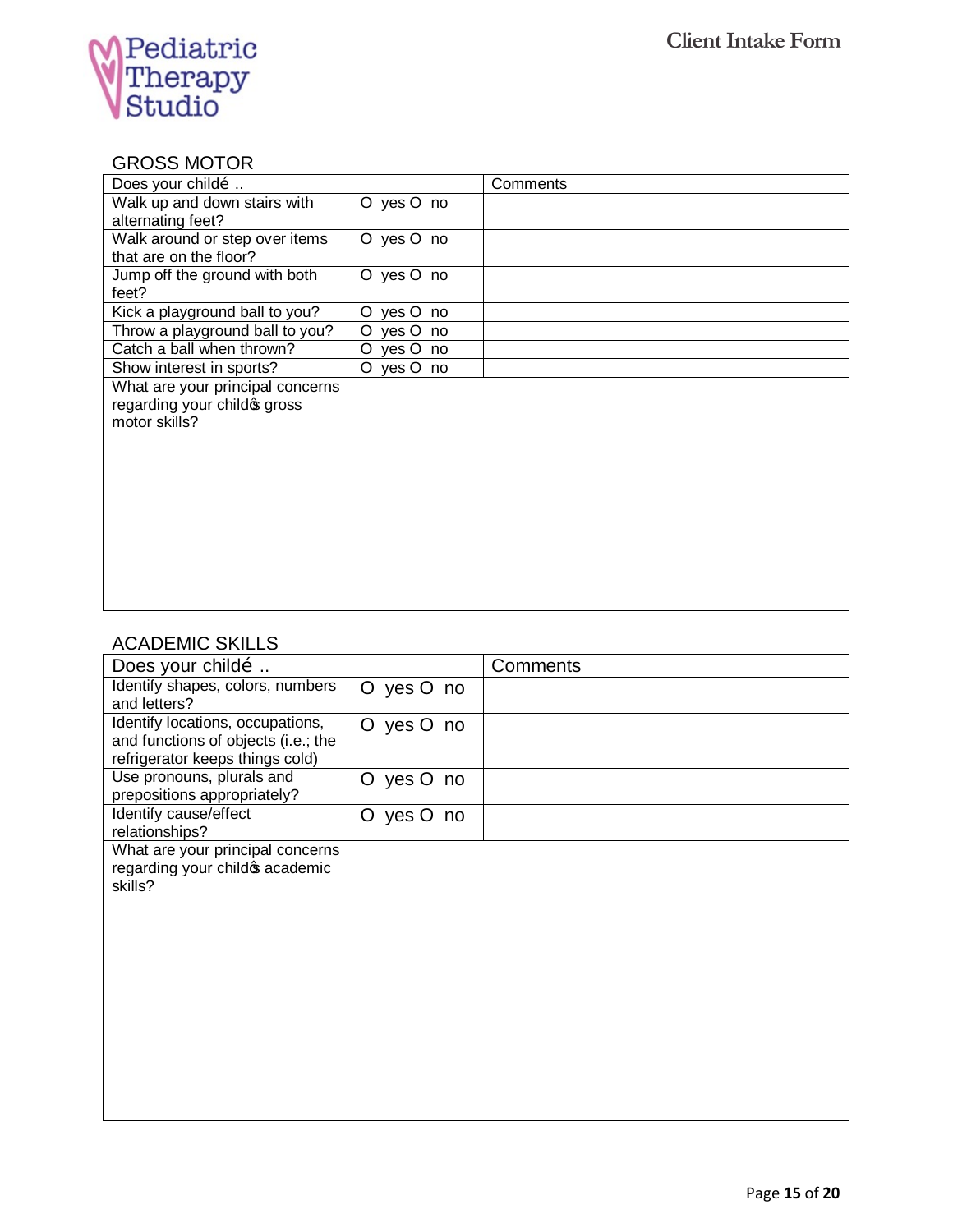

### CHALLENGING BEHAVIORS

*Please list any challenging behaviors that your child may exhibit and complete the table accordingly.*

| Types of Behavior<br>Tantrums            | Please describe the<br>behavior. | What typically happens<br>immediately before, or triggers<br>the behavior? | r reace not any endirenging senations that your entire may exhibit and complete the table accentingly.<br>How many times per day or<br>week does this behavior<br><b>OCCUI?</b> If the behavior lasts for<br>more than 10 seconds, list the<br>average duration of the behavior as<br>well. | What typically<br>happens after the<br>behavior, or, what do<br>you do when this<br>behavior occurs? |
|------------------------------------------|----------------------------------|----------------------------------------------------------------------------|---------------------------------------------------------------------------------------------------------------------------------------------------------------------------------------------------------------------------------------------------------------------------------------------|------------------------------------------------------------------------------------------------------|
|                                          |                                  |                                                                            |                                                                                                                                                                                                                                                                                             |                                                                                                      |
| <b>Failing to Follow</b><br>Instructions |                                  |                                                                            |                                                                                                                                                                                                                                                                                             |                                                                                                      |
| Aggression                               |                                  |                                                                            |                                                                                                                                                                                                                                                                                             |                                                                                                      |
| Running<br>Away/Eloping                  |                                  |                                                                            |                                                                                                                                                                                                                                                                                             |                                                                                                      |
| Self Injurious<br><b>Behaviors</b>       |                                  |                                                                            |                                                                                                                                                                                                                                                                                             |                                                                                                      |
| Eating Inedible<br>Objects (Pica)        |                                  |                                                                            |                                                                                                                                                                                                                                                                                             |                                                                                                      |
| Other:                                   |                                  |                                                                            |                                                                                                                                                                                                                                                                                             |                                                                                                      |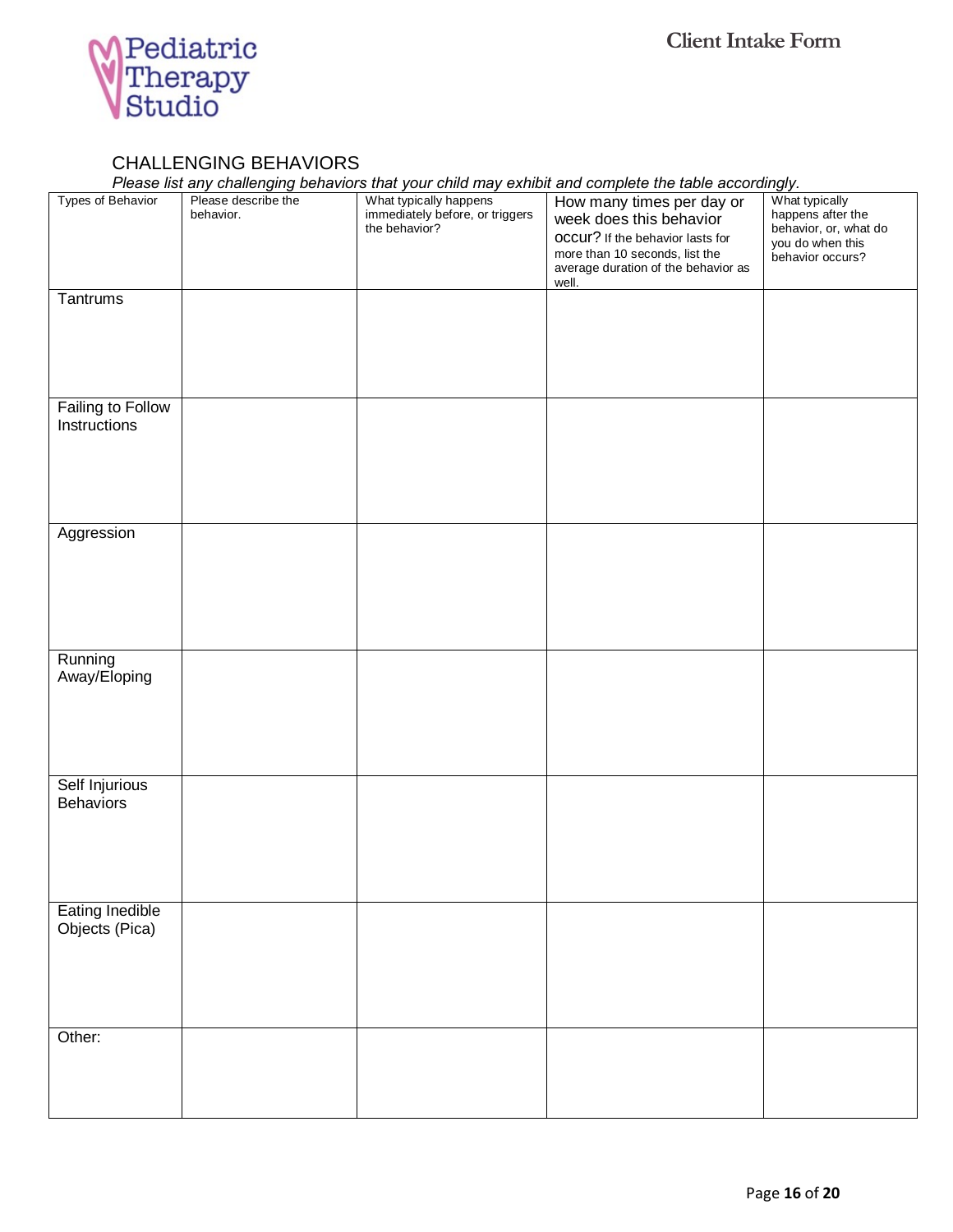

### SELF STIMULITORY BEHAVIORS

*Please list any self stimulatory/repetitive behaviors that your child may exhibit and complete the table accordingly.* 

| <b>Types of Behavior</b>                                                                         | Please<br>describe the<br>behavior. | What typically<br>happens<br>immediately<br>before, or triggers<br>the behavior? | How many times per day<br>or week does this<br>behavior occur? If the<br>behavior lasts for more<br>than 10 seconds, list the<br>average duration of the<br>behavior as well. | What typically<br>happens after the<br>behavior, or, what<br>do you do when<br>this behavior<br>occurs? |
|--------------------------------------------------------------------------------------------------|-------------------------------------|----------------------------------------------------------------------------------|-------------------------------------------------------------------------------------------------------------------------------------------------------------------------------|---------------------------------------------------------------------------------------------------------|
| Vocal (repeating<br>vocalizations,<br>words or phrases)                                          |                                     |                                                                                  |                                                                                                                                                                               |                                                                                                         |
| Preoccupations<br>with<br>items, topics, etc.                                                    |                                     |                                                                                  |                                                                                                                                                                               |                                                                                                         |
| Repetitive motor<br>mannerisms (hand<br>flapping, spinning<br>items, lining up<br>objects, etc.) |                                     |                                                                                  |                                                                                                                                                                               |                                                                                                         |
| Routine behaviors<br>(insisting on the<br>same cup, same<br>route in the car)                    |                                     |                                                                                  |                                                                                                                                                                               |                                                                                                         |

### WHAT ARE THINGS THE PERSON LIKES AND ARE REINFORCING FOR HIM OR HER?

1. Food Items:

# 2. Toys and Objects:

- 3. Activities at Home:
- 4. Activities / outings in the community:
- 5. Other: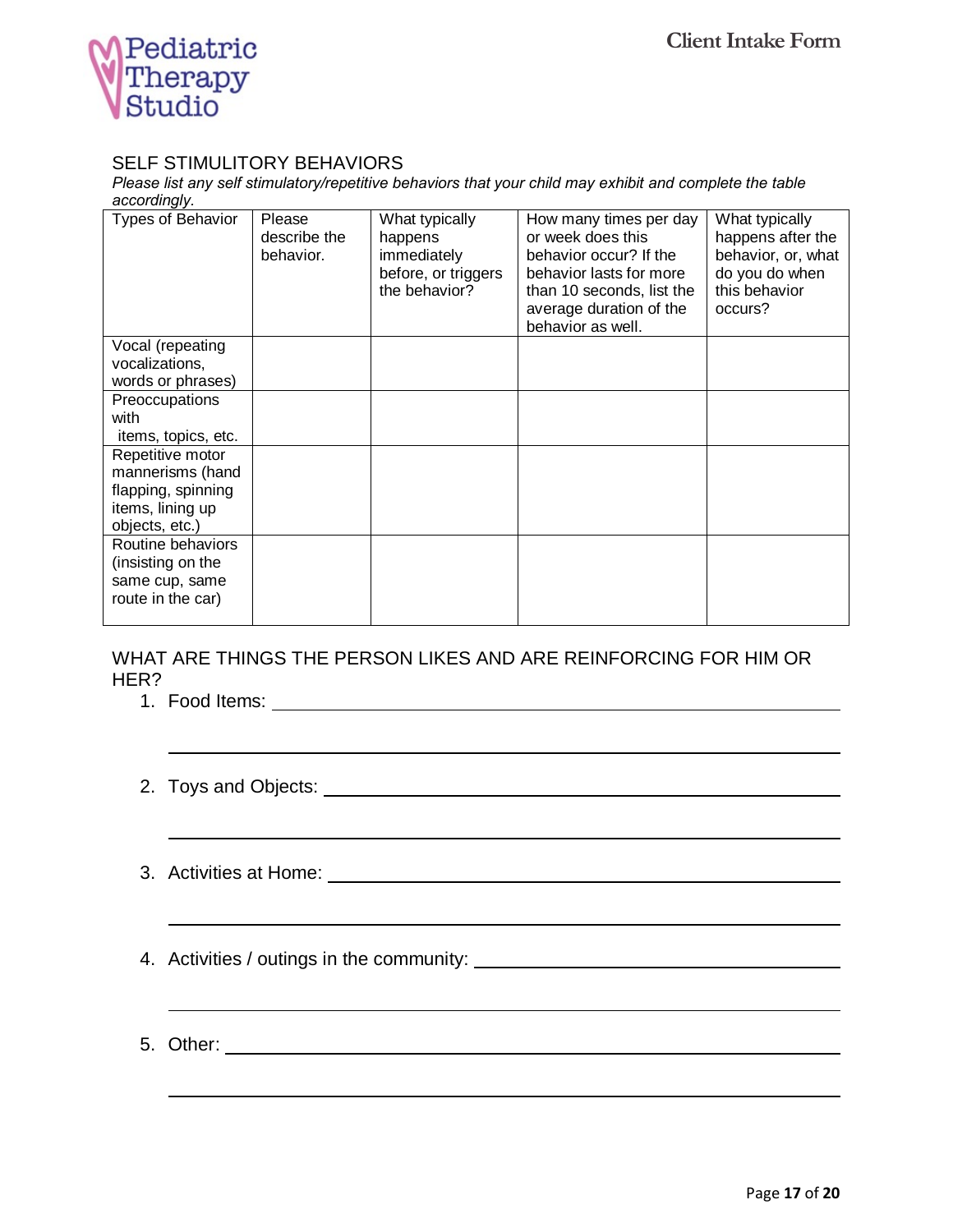

# TREATMENT HISTORY

| Please list any treatments that your child has received in the past and complete the table accordingly. |
|---------------------------------------------------------------------------------------------------------|
|---------------------------------------------------------------------------------------------------------|

| Type of<br>Treatment   | Service Provider or<br><b>Clinician And Contact</b><br>Information | How many hours<br>per week was this<br>treatment | Dates of<br>Treatment | Did you feel that<br>this treatment was<br>beneficial? |
|------------------------|--------------------------------------------------------------------|--------------------------------------------------|-----------------------|--------------------------------------------------------|
|                        |                                                                    | provided?                                        |                       | Please explain.                                        |
| Special                |                                                                    |                                                  | <b>Start Date:</b>    |                                                        |
| Education<br>Classroom |                                                                    |                                                  | End Date:             |                                                        |
| Speech                 |                                                                    |                                                  | Start Date:           |                                                        |
| Therapy                |                                                                    |                                                  | End Date:             |                                                        |
| Occupational           |                                                                    |                                                  | Start Date:           |                                                        |
| Therapy                |                                                                    |                                                  | End Date:             |                                                        |
| Physical               |                                                                    |                                                  | Start Date:           |                                                        |
| Therapy                |                                                                    |                                                  | End Date:             |                                                        |
| Other ABA              |                                                                    |                                                  | Start Date:           |                                                        |
| Program                |                                                                    |                                                  | End Date:             |                                                        |
| Other:                 |                                                                    |                                                  | Start Date:           |                                                        |
|                        |                                                                    |                                                  | End Date:             |                                                        |
| Other:                 |                                                                    |                                                  | Start Date:           |                                                        |
|                        |                                                                    |                                                  | End Date:             |                                                        |
| Other:                 |                                                                    |                                                  | Start Date:           |                                                        |
|                        |                                                                    |                                                  | End Date:             |                                                        |
| Other:                 |                                                                    |                                                  | Start Date:           |                                                        |
|                        |                                                                    |                                                  | End Date:             |                                                        |
| Other:                 |                                                                    |                                                  | Start Date:           |                                                        |
|                        |                                                                    |                                                  | End Date:             |                                                        |
| Other:                 |                                                                    |                                                  | Start Date:           |                                                        |
|                        |                                                                    |                                                  | End Date:             |                                                        |
| Other:                 |                                                                    |                                                  | Start Date:           |                                                        |
|                        |                                                                    |                                                  | End Date:             |                                                        |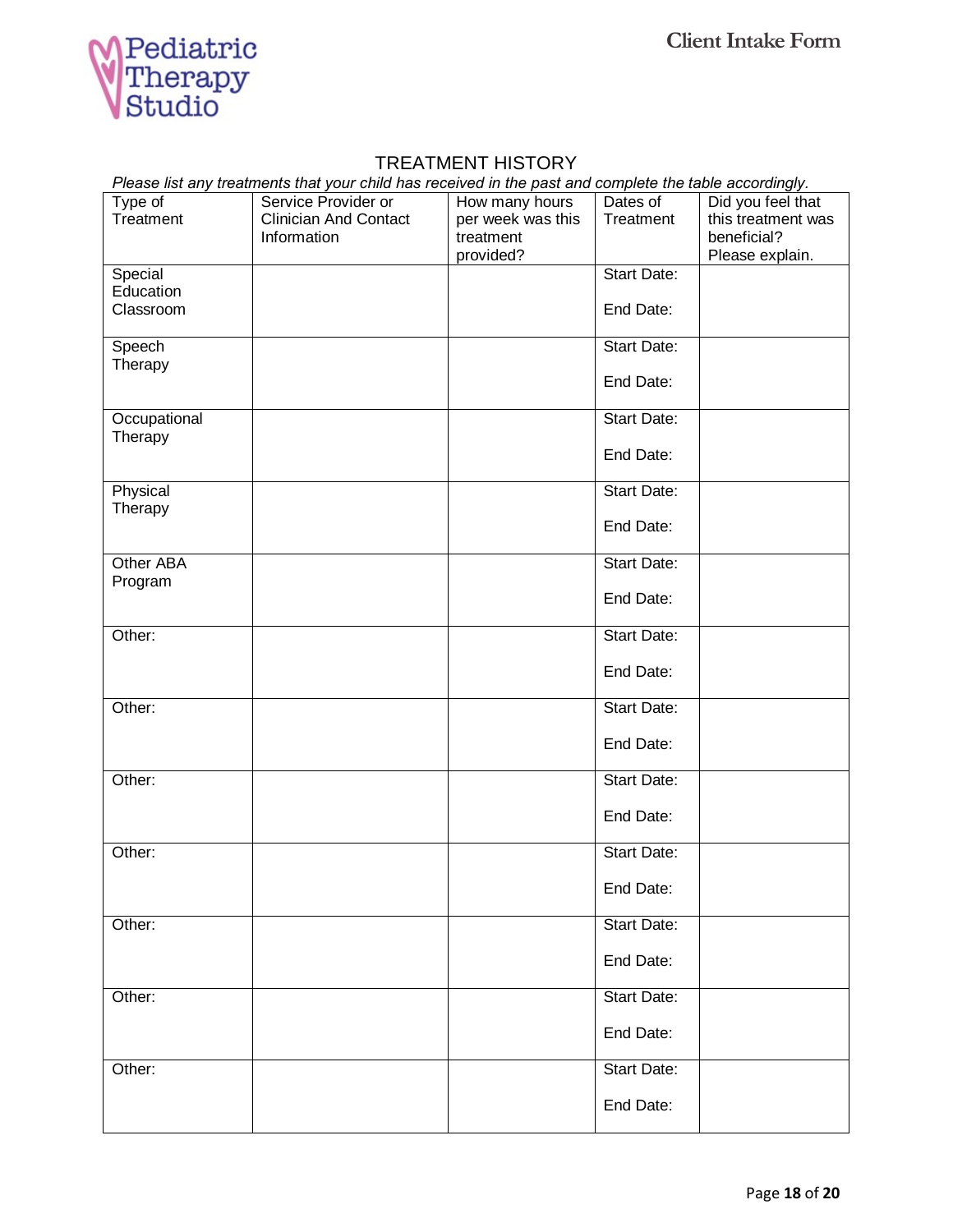

#### CURRENT TREATMENT AND SCHEDULE

*Please list any treatments that your child is currently receiving and complete the table accordingly.* 

| Type of<br>Treatment | Service Provider or<br>Clinician | How many hours<br>per week is this | Start Date of<br>Treatment | Do you feel that<br>this treatment is |
|----------------------|----------------------------------|------------------------------------|----------------------------|---------------------------------------|
|                      | And Contact Information          | treatment                          |                            | beneficial?                           |
|                      |                                  | provided?                          |                            | Please explain.                       |
| Regular              |                                  |                                    | <b>Start Date:</b>         |                                       |
| Education            |                                  |                                    |                            |                                       |
| Classroom            |                                  |                                    |                            |                                       |
| Special Education    |                                  |                                    | Start Date:                |                                       |
| Placement            |                                  |                                    |                            |                                       |
| Speech               |                                  |                                    | <b>Start Date:</b>         |                                       |
| Therapy              |                                  |                                    |                            |                                       |
|                      |                                  |                                    |                            |                                       |
| Occupational         |                                  |                                    | <b>Start Date:</b>         |                                       |
| Therapy              |                                  |                                    |                            |                                       |
|                      |                                  |                                    |                            |                                       |
|                      |                                  |                                    |                            |                                       |
| Physical             |                                  |                                    | <b>Start Date:</b>         |                                       |
| Therapy              |                                  |                                    |                            |                                       |
|                      |                                  |                                    |                            |                                       |
| Other ABA            |                                  |                                    | <b>Start Date:</b>         |                                       |
| Program              |                                  |                                    |                            |                                       |
|                      |                                  |                                    |                            |                                       |
| Other:               |                                  |                                    | <b>Start Date:</b>         |                                       |
|                      |                                  |                                    |                            |                                       |
| Other:               |                                  |                                    | Start Date:                |                                       |
|                      |                                  |                                    |                            |                                       |
|                      |                                  |                                    |                            |                                       |

*Please complete the schedule to indicate your child's availability.* 

| Monday | Tuesday | Wednesday | Thursday | Friday | Saturday | Sunday |
|--------|---------|-----------|----------|--------|----------|--------|
|        |         |           |          |        |          |        |
|        |         |           |          |        |          |        |
|        |         |           |          |        |          |        |
|        |         |           |          |        |          |        |
|        |         |           |          |        |          |        |
|        |         |           |          |        |          |        |
|        |         |           |          |        |          |        |
|        |         |           |          |        |          |        |
|        |         |           |          |        |          |        |
|        |         |           |          |        |          |        |
|        |         |           |          |        |          |        |